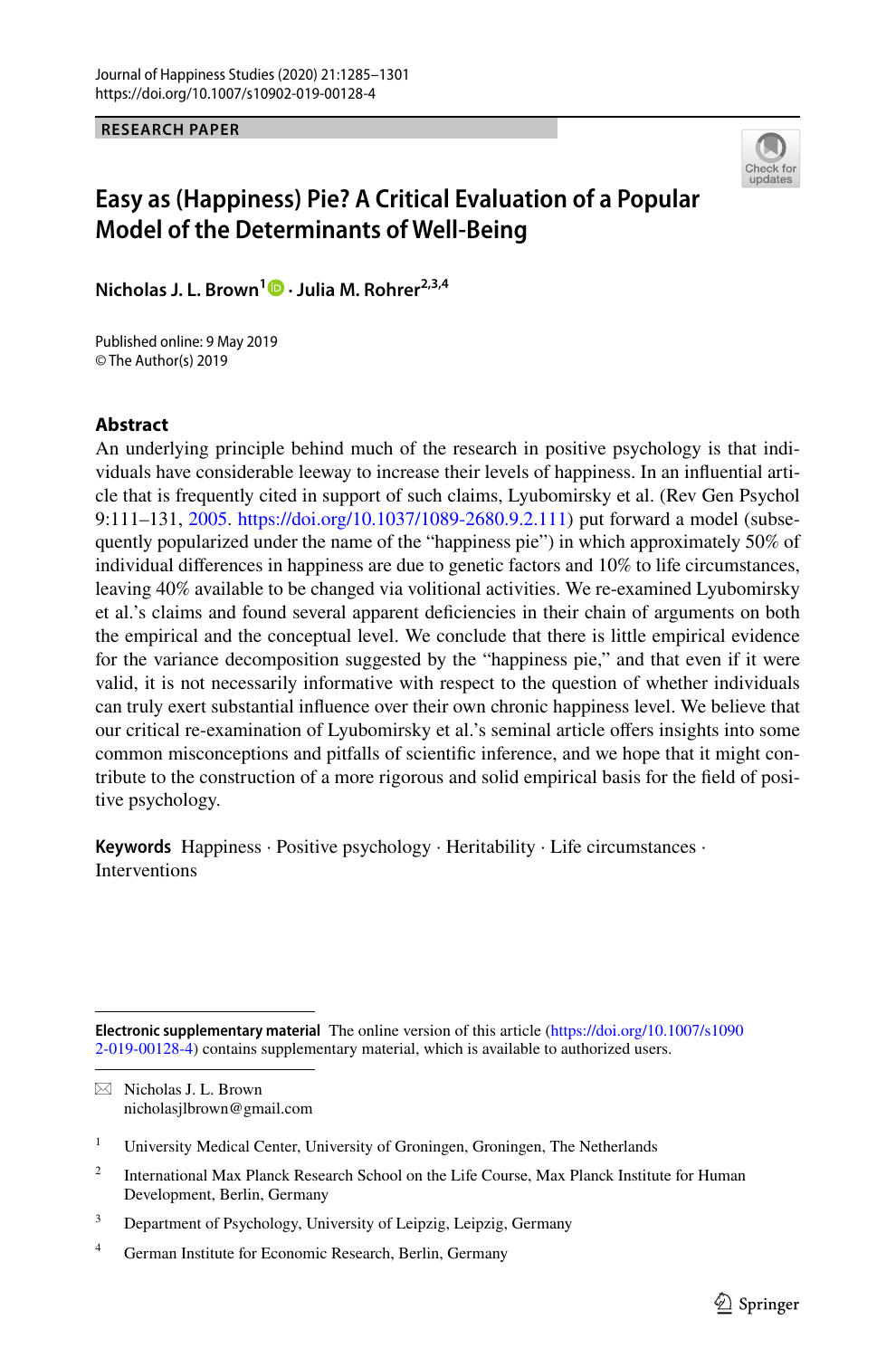<span id="page-1-1"></span>

One of the key claims of the positive psychology movement is that most individuals are able to exercise substantial control over their own levels of happiness.<sup>[1](#page-1-0)</sup> On this account, people can become durably happier—in Seligman's ([2002,](#page-16-0) p. ix) words, "go from plus two to plus seven" in their lives—by adopting a variety of strategies, such as expressing gratitude (Emmons and McCullough [2003](#page-14-0)), applying one's character strengths in novel ways (Seligman et al. [2005\)](#page-16-1), writing about positive experiences (Burton and King [2004](#page-14-1)), or practicing loving-kindness meditation (Fredrickson [2013\)](#page-14-2). Over the past 2 decades or so, these ideas have been widely publicized both within scholarly circles and in the popular media (e.g., Scelpo [2017](#page-16-2)).

Arguably the most popular model of the factors infuencing well-being, and hence people's ability to improve their own happiness, is the one presented by Lyubomirsky et al. ([2005\)](#page-15-0) that has become widely known as the "happiness pie." This model, reproduced here as Fig. [1](#page-1-1), purports to show the percentage of variance in well-being that is explained by each of three sources of variation (which Lyubomirsky et al. referred to as "factors"): genetic predisposition (which was labeled the "happiness set point" by Lyubomirsky et al.; see also Lykken [1999](#page-15-1); Lykken and Tellegen [1996](#page-15-2)), life circumstances, and volitional (intentional) activities. It should be noted that this model attempts to explain "chronic happiness levels," that is, an experience that is more enduring than momentary fuctuations in well-being and can be captured by retrospective summary judgments or by averaging momentary judgments over a period of months. Lyubomirsky et al. claimed that up to 40% of the variance in well-being levels according to this defnition was explained by volitional activities, suggesting further that intentional activity was "arguably [the] most promising means of altering one's happiness level" (p. 118). According to Lyubomirsky et al., 50% of the variance in well-being is explained by genetic factors and just 10% by "life circumstances," a term whose meaning and scope we explore in some depth in the present article.

<span id="page-1-0"></span><sup>1</sup> For simplicity, throughout the present article, we assume that the terms "happiness" and "[subjective] well-being" represent the same construct, which can to some extent be captured by "life satisfaction." Treating these terms as (sometimes) interchangeable appears to be a common practice in the positive psychology literature, as shown by chapter titles such as "Happiness: Also known as 'life satisfaction' and 'subjective well-being'" (Veenhoven [2011\)](#page-16-3). A discussion of the extent to which these constructs might in fact differ and how they are related is beyond the scope of the present article; see Diener et al. [\(2009](#page-14-3)) for an overview of this topic.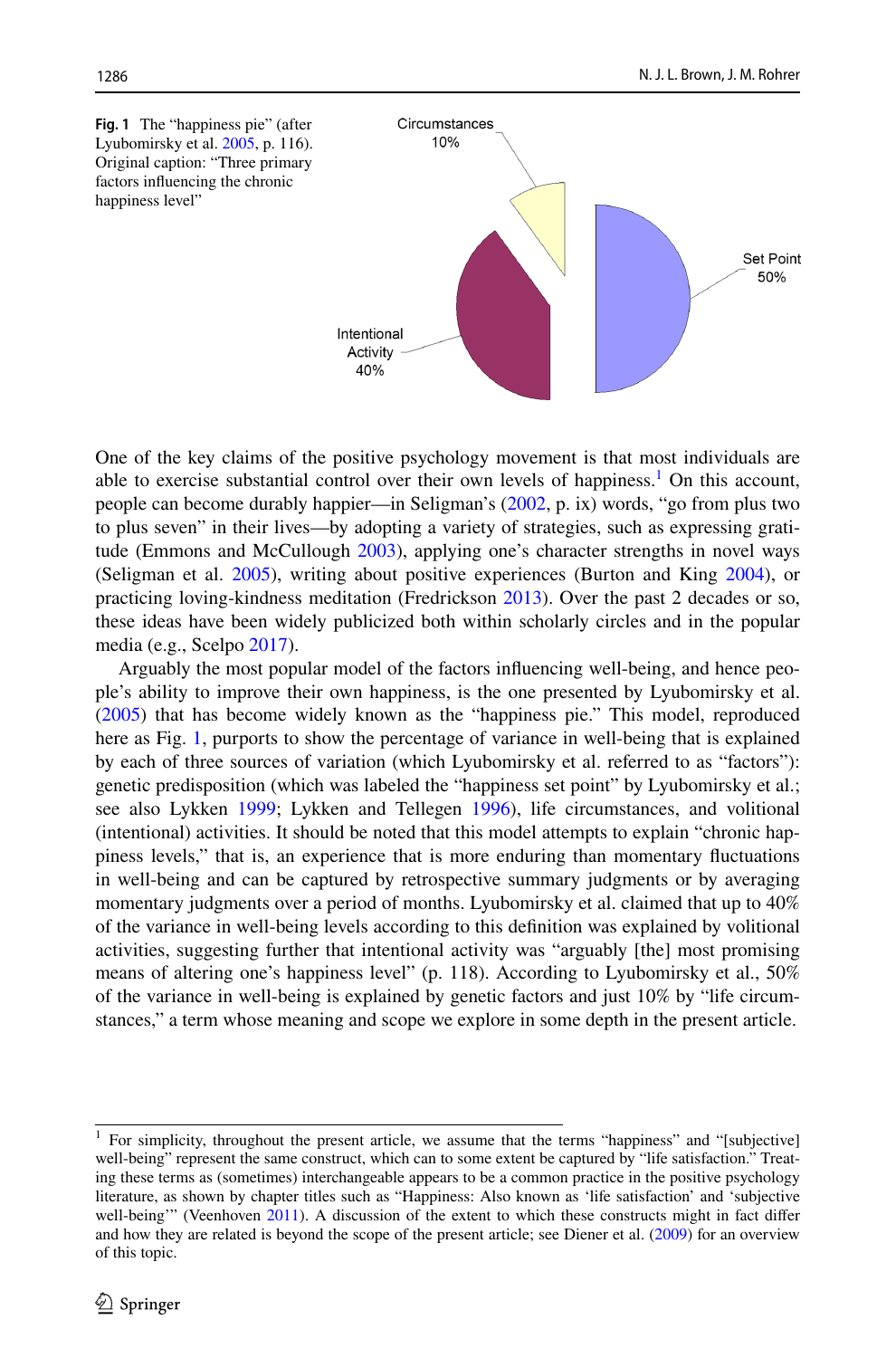Since the publication of Lyubomirsky et al.'s ([2005\)](#page-15-0) article, which according to Google Scholar had 3086 citations as of May 7, 2019, the "happiness pie"—including the relative proportions of its components, and especially the claim that intentional activity is a far more important determinant of well-being than life circumstances—has become a key element of the discourse surrounding well-being. In the academic sphere, this model has been cited by scholars working not only on topics that might be considered as the traditional domain of positive psychology, such as employee well-being (Page and Vella-Brodrick [2009\)](#page-15-3), the relation between pleasure and engagement (Schueller and Seligman [2010\)](#page-16-4), or interventions to enhance happiness in normal populations (Proyer et al. [2013](#page-16-5)), but also in research areas as diverse as psychotherapy (Rashid [2008\)](#page-16-6), aging (Butler and Ciarrochi [2007\)](#page-14-4), consumer behavior (Hudders and Pandelaere [2012\)](#page-15-4), negative emotions (Jordan et al. [2011\)](#page-15-5), self-care for psychologists (Wise et al. [2012\)](#page-16-7), heart disease (Hufman et al. [2011](#page-15-6)), tourism (Nawijn and Mitas [2012\)](#page-15-7), and intellectual disability (Dykens [2006\)](#page-14-5). In wider society, the happiness pie has been a prominent element in the popularization of positive psychology, especially in the areas of happiness-related coaching, self-help books (e.g., Achor [2010](#page-14-6); Fredrickson [2009\)](#page-14-7), and other "personal development" products and services that have sprung up on the periphery of this new subfeld. For example, a large cherry pie cut into two parts (60–40%) features prominently on the front of the hardcover edition of Lyubomirsky's [\(2007](#page-15-8)) book *The How of Happiness*: *A Scientifc Approach to Getting the Life You Want*, and the same image was used by a training company to promote a "Positive Psychology Master Class" with the same author (MentorCoach [2008](#page-15-9)). The 40% fgure has been widely touted as an empirical fact, as an Internet search for the terms "happiness" and "40%" will quickly reveal. As the New York-based British writer Ruth Whippman put it:

This 40 per cent fgure is much quoted in the positive-psychology literature in both academic and popular texts, and represents the feld's great marketing opportunity. This is the 40 per cent that anyone with a book to sell, a course of coaching to ofer or a happiness technique to promote is hoping to co-opt. (Whippman [2016,](#page-16-8) p. 195)

Although some researchers have written brief critiques of the "happiness pie" in blog posts (e.g., Bergink [2015](#page-14-8); Kashdan [2015](#page-15-10); Krueger [2015](#page-15-11)), it seems that until now no prominent peer-reviewed articles have been published in the formal psychological literature that discuss the origins and validity of Lyubomirsky et al.'s model. Such an exploration is the focus of the present article. First, we consider some conceptual issues that arise when using population-level variance decomposition to make claims about individual-level potential for change. Second, we discuss weaknesses of the "happiness equation" that is implied by the "happiness pie" and Lyubomirsky et al.'s claim that up to 40% of the variance in happiness can be attributed to volitional activities. Third, we re-examine the numerical estimates that Lyubomirsky et al. assigned to the genetic set point and circumstances. We conclude with a summary of our fndings and some recommendations for future research directions.

### **1 Between‑Subjects Variance Decomposition Versus Individual‑Level Potential for Change**

Lyubomirsky et al.'s ([2005\)](#page-15-0) examination of the determinants of chronic happiness levels draws on the well-known logic of variance decomposition. For example, psychologists frequently report how the percentage of variance of a certain outcome that can be explained by a set of predictors (typically using the coefficient of determination,  $R^2$ ), or the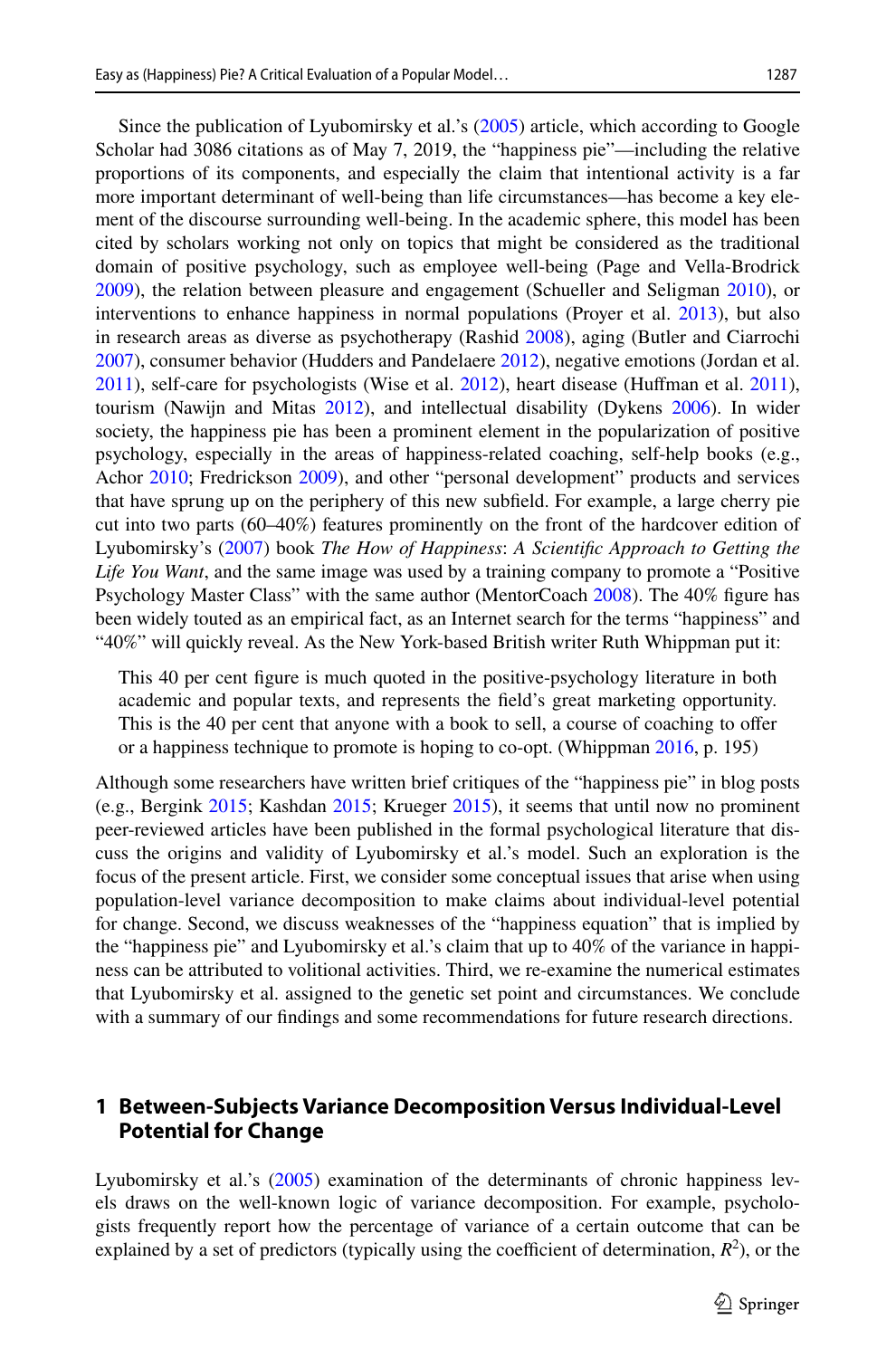percentage of variance that a new construct can explain over and above established measures (incremental  $R^2$ ). However, such a variance decomposition can only be interpreted in terms of variation within a certain population (e.g., "10% of the between-subject variance in happiness can be explained by life circumstances"), and cannot be translated into individual-level variation (e.g., "10% of a person's variance in happiness can be explained by that person's life circumstances"), unless it was explicitly established on the within-subject level (which, as we will see later, is not the case for the studies underlying Lyubomirsky et al.'s model).

Lyubomirsky et al. ([2005\)](#page-15-0) seem to have been aware of this distinction, as they pointed out that previous research has been dominated by cross-sectional, between-subjects studies (p. 112). However, these authors' language was not always consistent throughout their article; for example, they wrote that their derivation of the 50:10:40 ratio "implies that *one's* [emphasis added] chronic happiness during a particular life period can be increased" (p. 117), which could be taken to suggest that each individual necessarily has a substantial margin within which to improve their well-being. In line with this interpretation, popular self-help books and web sites often use the 50:10:40 ratio as evidence that (all) *individuals* can choose to afect their own well-being substantially. The 40% of a person's happiness that, on this account, can be changed (implicitly for the better) by one's own choices is typically described using phrases such as "providing an excellent opportunity to increase our level of happiness" (Cygan [2013,](#page-14-9) p. 22) or "a substantial amount of control to have over one's own well-being" (Vondruska [2017,](#page-16-9) p. 11), demonstrating that regardless of what Lyubomirsky et al.'s intended interpretation may have been, many writers have decided to go with the within-subject version. (Later in this article, we discuss these issues in more detail for the beneft of researchers who are interested in investigating well-being at the level of individual subjects.)

Furthermore, even if the numbers used to partition the happiness pie held on the withinsubject level, they would still not necessarily imply anything about the *potential* of possible volitional activities or interventions, for two reasons. First, the variance that can be explained by certain factors will necessarily be constrained by the variability of these factors in the population. For example, imagine that a highly efective method was found that allowed individuals to intentionally raise their chronic happiness levels by multiple points. If this method gained some popularity—say, being adapted by half of the population—then it would, by defnition, increase the amount of variance in chronic happiness levels attributable to volitional activities. However, if almost everybody in the population adapted the method, it would no longer explain much variance in chronic happiness levels, because it would have consistently raised the level of the whole population. Hence, the variance attributable to this hypothetical intervention would change, even if its potential to increase an individual's well-being remained constant. Second, there is no evidence for the proposition that the activities that individuals choose to undertake can actually explain all of the "missing" 40% of the variance in their well-being; this leads us to another major issue with the general idea of the happiness pie, which we explore in the next section.

### **2 Does the "Happiness Pie" Add Up?**

Lyubomirsky et al. [\(2005](#page-15-0)) based their pie chart on the idea that, if 50% of variance in well-being is explained by genetic factors and 10% by circumstances, this "leaves as much as 40% of the variance for intentional activity" (p. 116). While these authors' arithmetic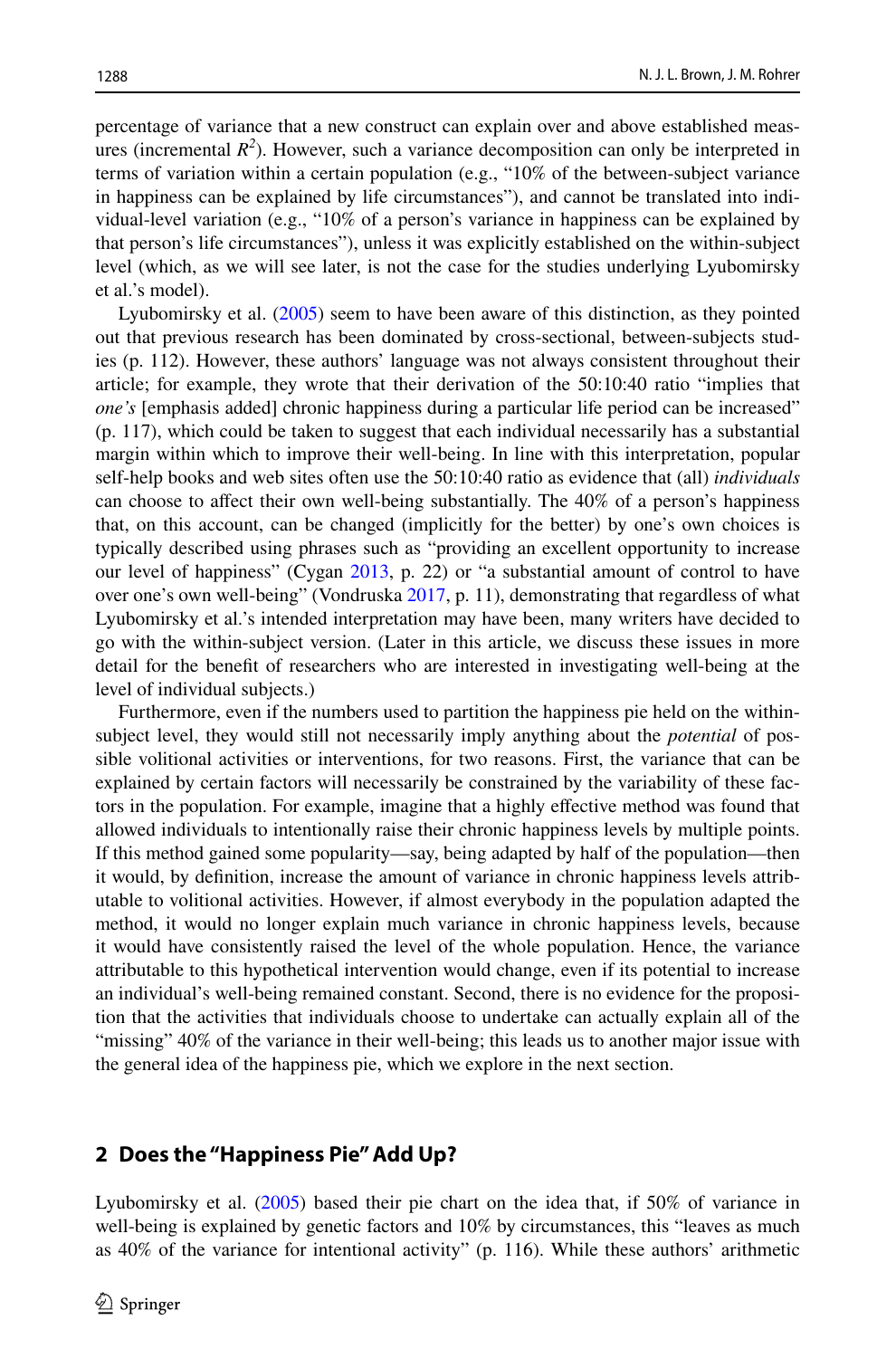cannot be faulted, it is not clear that the rest of their reasoning is as impeccable. The variance decomposition suggested by Lyubomirsky et al. implies an underlying "happiness equation", which bears a resemblance to the formula for multiple linear regression:

<span id="page-4-1"></span>
$$
H = \beta_1 S + \beta_2 C + \beta_3 V \tag{1}
$$

where *H* is happiness (or well-being), *S* ("set point") is the genetic component,  $\frac{2}{x}$  *C* is circumstances, and *V* is volitional activities. However, Eq. ([1](#page-4-1)) sufers from several defects, which we investigate in the following sections.

## **2.1 Genes, Circumstances, and Volitional Activities are Not Independent Additive Factors**

The conceptualization of the happiness pie and its underlying variance decomposition is only correct when all three factors are independent (i.e., they do not interact and do not covary). As Krueger ([2015\)](#page-15-11) has pointed out, this assumption is unlikely to hold. As an example of an interaction, lower well-being due to anxiety might be the result of the interaction of childhood stress with a genetic predisposition (cf. Swann and Seyle [2005](#page-16-10)).

Considering covariation between the factors infuencing happiness, the simple additive model ignores the possibility that the efects of genes on happiness might be largely mediated by circumstantial factors and volitional activities (e.g., Lykken [1999,](#page-15-1) p. 81). Lyubomirsky et al. ([2005\)](#page-15-0) acknowledged that genes infuence happiness indirectly through experiences and environments, but they seemed to interpret this only in terms of mitigation of *negative* genetic infuences, as in the claim that "unwanted efects of genes could be minimized by active eforts" (p. 114). It seems equally plausible, however, that *positive* genetic infuences on happiness might be mediated through behaviors that could be classifed as volitional activities. For example, Lyubomirsky et al. mentioned exercising regularly and striving for important personal goals as volitional activities, but both the inclination to perform daily physical activity and the tendency to persevere in one's efforts seem to be partly heritable (Moore-Harrison and Lightfoot [2010](#page-15-12); Rimfeld et al. [2016\)](#page-16-11). This is neither particularly surprising (cf. Turkheimer [2000\)](#page-16-12), nor does it constitute support for genetic determinism, but merely demonstrates that the simple breakdown of the three factors into proportions that sum to 100% is unjustifed from an empirical point of view.

Furthermore, the distinction between the slices of the happiness pie might reify common misunderstandings regarding the nature of heritability estimates. While it seems popular to assume that high heritability implies low malleability, this is not the case: A trait can be both highly heritable and malleable at the same time. For example, the heritability of general intelligence is high, but education reliably increases intelligence (Plomin and Deary [2015;](#page-15-13) Ritchie and Tucker-Drob [2018](#page-16-13)).

<span id="page-4-0"></span><sup>&</sup>lt;sup>2</sup> The meaning of *S* remains conceptually somewhat unclear throughout Lyubomirsky et al.'s ([2005\)](#page-15-0) article, as the authors referred to it as the "happiness set point" but then simply used heritability estimates to gauge its impact. A conceptual discussion of the relation between the concept of an individual "set point" and the percentage of population-level variance in well-being explained by genetic factors is beyond the scope of the present article.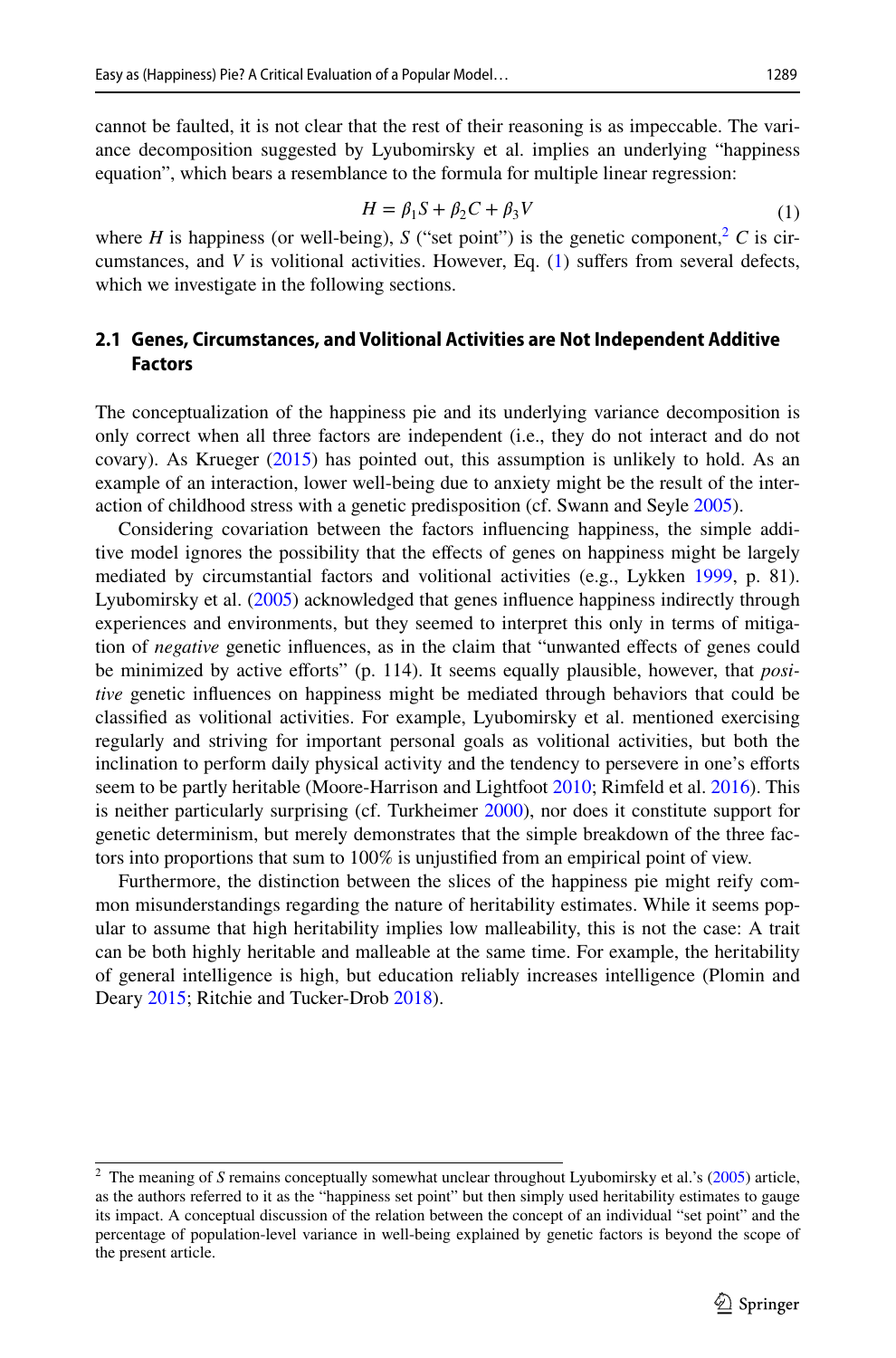#### **2.2 Lack of an Error Term**

To the extent that Eq. [\(1](#page-4-1)) corresponds to a multiple regression formula, an element that is obviously missing is an error term. Given the vicissitudes of human subjects, it seems rather optimistic to expect that this would ever be zero,<sup>[3](#page-5-0)</sup> even if someone were to actually conduct a single study to examine the relative contributions of genetic factors, circumstances, and volitional activities to chronic levels of well-being. At the very least, measurement error in  $H$  would need to be considered.<sup>4</sup> For example, if one measured  $H$  with a reliability of .80, the three factors *S*, *C*, and *V* would add up to 80% at best—the remaining 20% of variance in happiness would be attributable to measurement error and thus unable to be explained. *Assuming* the additive model held true, and *assuming* the estimates for 50% and 10% were true, this would immediately decrease the amount of variance *potentially* attributable to volitional activities to  $80\% - 50\% - 10\% = 20\%$ .

It is, of course, possible that Lyubomirsky et al. [\(2005](#page-15-0)) conceptualized their formula as a thought experiment (cf. Werner, [2018](#page-16-14)) on the latent variable level (or that they were thinking about estimates of chronic happiness that were averaged over many measurement occasions, thus reducing the measurement error), so that one could assume that the 100% of the "pie" refers to the reliable variance in chronic happiness levels. However, in such a case, the estimates for *S* and *C* would need to be based on models that take into account measurement error (which was not the case for the studies from which the estimates were drawn). Holding everything else equal, using such models would revise estimates of the respective percentages for the impact of genes and life circumstances upwards, since measurement error attenuates observed associations and heritability estimates (see Kendler et al. [1999](#page-15-14) for a demonstration of this phenomenon). Consequently, the "leftover" variance attributable to volitional activities would need to be revised downwards once again.

#### **2.3 Potentially Omitted Determinants of Happiness**

Lyubomirsky et al.'s ([2005](#page-15-0)) argument regarding the potential of volitional activities to infuence levels of happiness assumes that genetic factors, circumstances, and volitional activities are the only three possible causes of variance in well-being. This depends on the use of "circumstances" as a catch-all term to include all of the vicissitudes of life that are outside of one's personal control and that "*happen* to people" (p. 118; emphasis in original). Thus, assuming this defnition, factors like in utero development efects would need to be considered in the estimate for *C*. Because a multitude of such factors has likely been omitted due to the nature of the surveys on which the estimate is based, this estimate would almost certainly need to be revised upwards. Again, under the assumption that the subtraction logic of the "happiness pie" is valid, this would thus lead to a smaller estimate of *V*. Note that Lyubomirsky et al. did not explicitly claim that their choice of three factors (*S*, *C*, and *V*) was exhaustive; however, once *S* and *C* have been defned, the third section of the pie chart (*V*) ought logically to be labeled

<span id="page-5-0"></span>Note that assuming that the error term is zero implies that *all* differences in chronic happiness can be explained in a deterministic manner—a very strong claim, to which most psychologists probably would not want to subscribe.

<span id="page-5-1"></span><sup>4</sup> If the outcome measures are diferent in each case (e.g., "happiness" and "well-being"), then to the extent that these constructs do not overlap (cf. footnote 1), a certain amount of variance due to the diference in these constructs will also need to be accounted for in the overall "error term."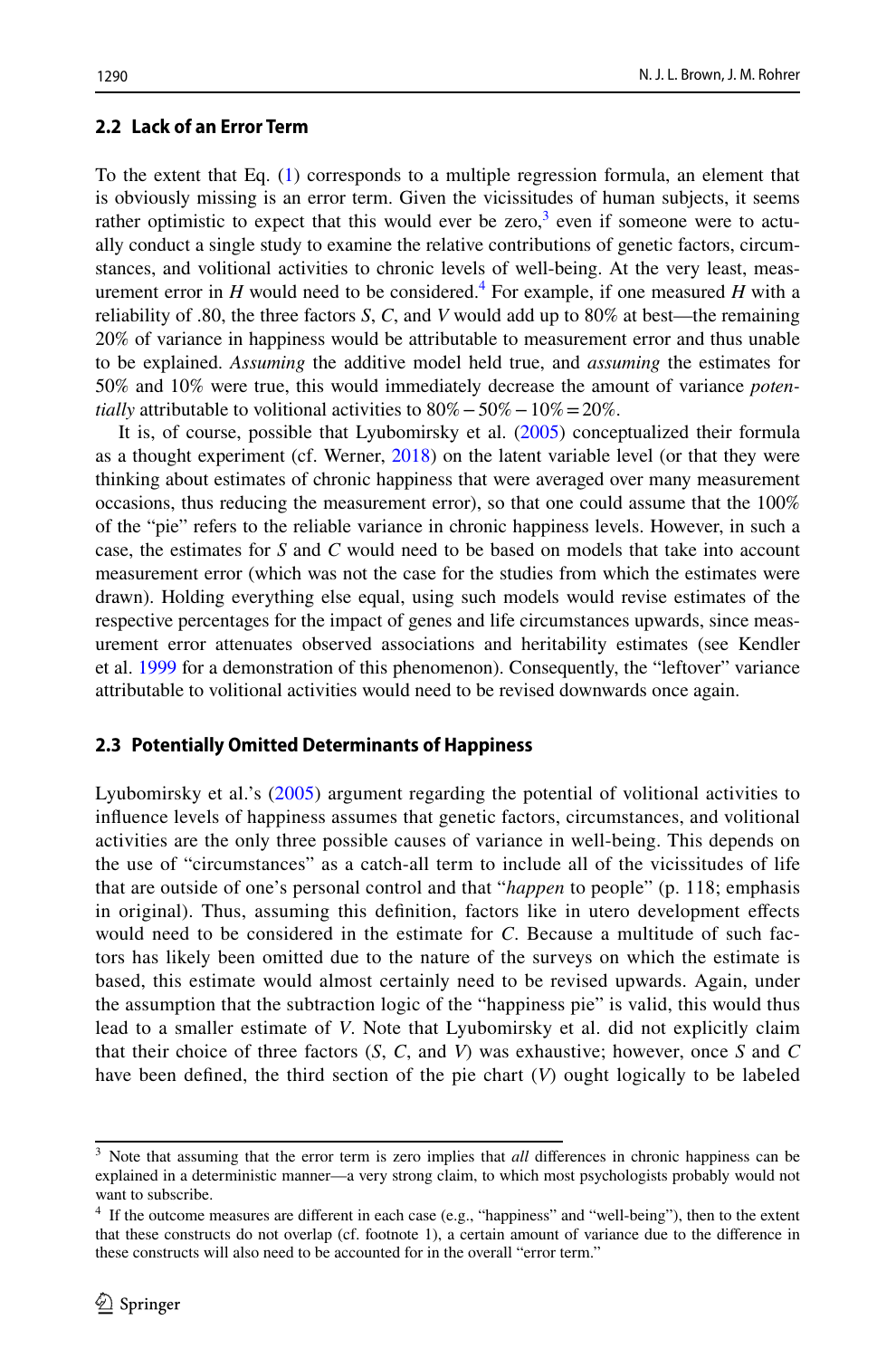"anything that is not circumstances and set point, including volitional activities." Of course, this would result in a much less convincing thought experiment, as it does not allow us to infer how promising volitional activities, on their own, potentially are.

## **2.4 Adding Up Percentages of Variance Explained from Diferent Studies is Questionable**

Lyubomirsky et al.'s ([2005](#page-15-0)) drew their estimates of the variance explained by genetic factors and life circumstances from diferent sources, who studied samples drawn from diferent populations. It seems questionable that these estimates can simply be combined and then subtracted from 100% to derive an estimate of the infuence of something that has not been measured. The percentage of variance that can be explained by any single construct, or set of constructs, is always specifc to a certain population. Thus, it seems ill-advised to combine estimates across studies without ensuring that they are referring to the same populations.

# **3 Re‑examining the Numerical Estimates of the Efect of Genes and Circumstances**

## **3.1 How Much Variance in Chronic Happiness Levels can be Explained by Genetic Factors?**

It appears that Lyubomirsky et al. ([2005\)](#page-15-0) derived their fgure of 50% for the heritability of well-being by combining, in a way that was not clearly specifed, the results from three studies (Braungart et al. [1992;](#page-14-10) Lykken and Tellegen [1996](#page-15-2); Tellegen et al. [1988\)](#page-16-15). Lykken and Tellegen estimated that "the heritability of the stable component of subjective well-being approaches 80%" (p. 186). Tellegen et al. examined general personality traits in adult twins and determined that heritability ranged from 39 to 58% with an estimate of 48% for the personality trait labeled "Well-Being". In contrast, Braungart et al. measured the infuence of genetic factors on externally-reported developmental and emotional behaviors in children aged 1 or 2 and found heritability ranging from 35 to 57%. Even taking the lower bound of the estimated range of heritability from this study (which did not measure adult well-being), we arrive at an average fgure of around 61%, whether or not the studies are weighted to take into account their sample sizes. About the best that can be said, then, for the fgure of 50% for genetic factors is that it is surrounded by considerable uncertainty, and appears—based on the studies cited by Lyubomirsky et al.—likely to be a lower bound. Of course, any upward adjustment of this number would necessarily imply a downward adjustment of the percentage of variance attributable to volitional activities, if we accept the subtraction logic suggested by Lyubomirsky et al. Note that current overviews of the literature locate the heritability of *overall* (i.e., including momentary) happiness at 32–41%, but for the *stable* component of happiness (i.e., the chronic levels that are the outcome of interest in Lyubomirsky et al.'s model) heritability is reported in the 70–80% range (Nes and Røysamb [2017\)](#page-15-15).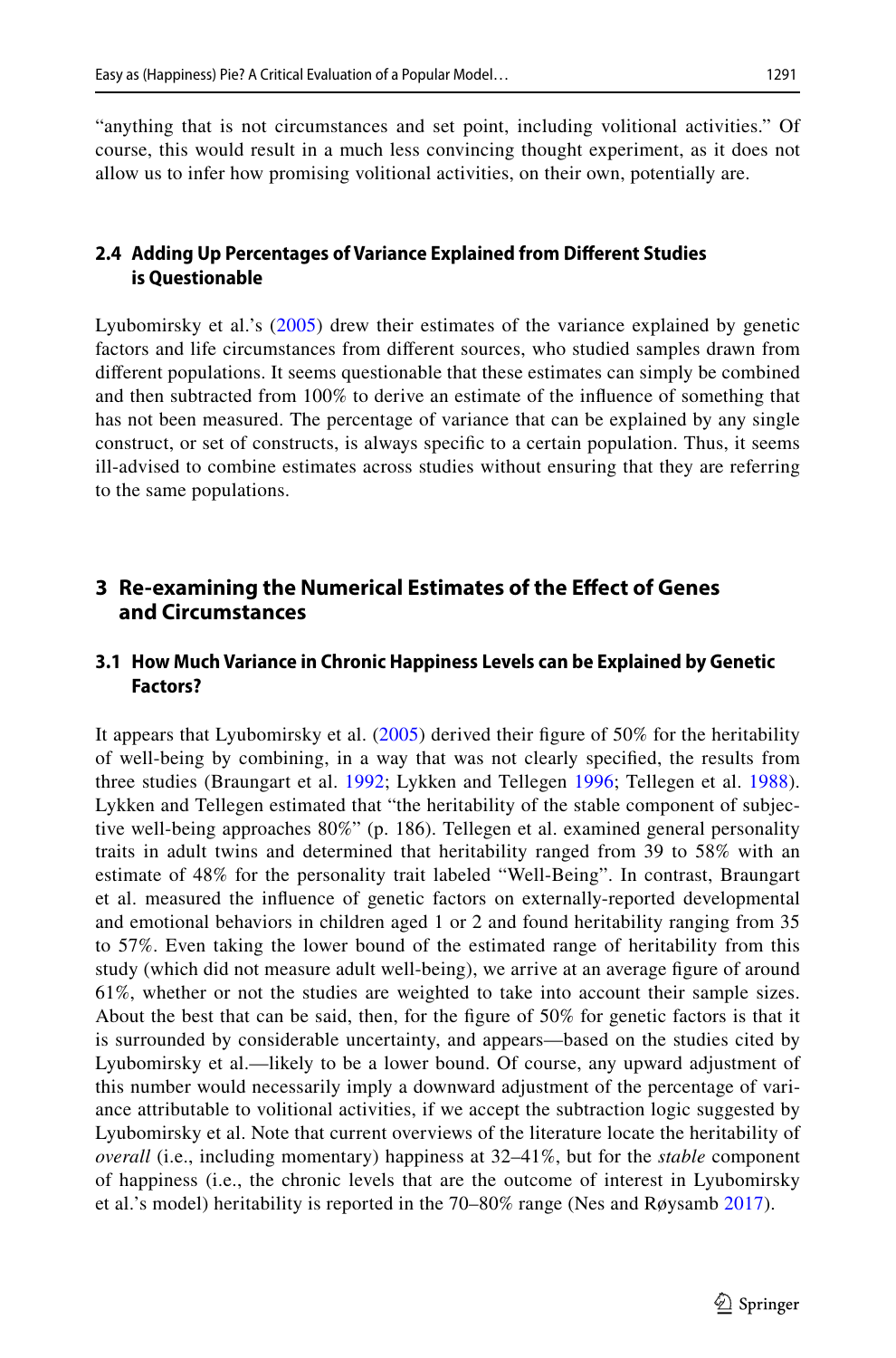### **3.2 Origins of the Claim that Only 10% of the Variance in Well‑Being is Due to Life Circumstances**

Lyubomirsky [\(2007](#page-15-8), p. 41) claimed that the figure of 10% for the amount of variance in happiness explained by life circumstances "represents an average from many past investigations, which reveal that all life circumstances and situations put together account for only about 10 percent in how happy diferent people are." Lyubomirsky et al. [\(2005](#page-15-0)) cited two sources in support of the 10% claim: a book chapter by Argyle [\(1999](#page-14-11)) and an article by Diener et al. ([1999\)](#page-14-12). Argyle in fact gave two figures on his pp. 353-354: "less than 10 percent of the variance," which he attributed to Andrews and Withey [\(1976](#page-14-13)), and 15%, which he reported as having been proposed by Diener ([1984\)](#page-14-14). The frst of these fgures appears to correspond to the following quote from Andrews and Withey ([1976,](#page-14-13) p. 109): "The demographic variables, either singly or jointly, account for very little of the variance in perceptions of global well-being (less than 10 percent)", while the second appears to refer to this: "individual demographic variables rarely account for more than a few percent of the variance in SWB, and taken together probably do not account for much more than 15% of the variance" (Diener [1984,](#page-14-14) p. 558). Notice that both of these quotes refer to *demographic variables*, which, crucially, are not the same as life circumstances, as we discuss below.

In the second article cited by Lyubomirsky et al. [\(2005](#page-15-0)) and Diener et al. [\(1999](#page-14-12), pp. 278–279) reported three candidate percentages for the variance in happiness explained by circumstances: 20% according to Campbell et al. ([1976\)](#page-14-15), 8% according to Andrews and Withey ([1976\)](#page-14-13), and the same 15% mentioned by Argyle that was cited separately by Lyubomirsky et al. (which was, of course, Diener's original informal estimate from 1984). Later in their article, Lyubomirsky et al. stated that "all circumstances combined account for only 8% to 15% of the variance in happiness levels" (p. 117), again with citations of Argyle ([1999\)](#page-14-11) and Diener et al. ([1999\)](#page-14-12); for some reason they omitted to mention the fgure of 20%, derived from Campbell et al.'s study, which Diener et al. had cited in the sentence immediately preceding their discussion of the 8% and 15% fgures. Lyubomirsky et al. did not report how they fnally settled on their "headline" fgure of 10%, but we tentatively assume that this was derived by some sort of informal interpolation between 8 and 15%. In summary, it seems that there is a considerable lack of clarity about how the (subsequently highly influential) figure of 10% was arrived at. Hence, we turned to the original sources to look for this information.

First, we examined Andrews and Withey's [\(1976](#page-14-13)) book, which describes the results of a large, multiple-occasion study involving an overall total of 5142 US Americans. Of interest here are the surveys that were conducted in May 1972 (*N*=1297), and April 1973  $(N=1433)$ , which were the ones used by Andrews and Withey [\(1976](#page-14-13), pp. 138–142) to illustrate their discussion of the limited value of "classifcation variables" in predicting overall life satisfaction. We found two tables (Exhibit 4.6 on p. 139 and Exhibit 4.7 on p. 141) showing that the percentage of variance explained by "six classifcation variables" was 8% in the May 1972 survey and 11% in the April 1973 survey. These "classifcation variables" are age, family income, education, race, sex, and "family life-cycle stage", with the last of these being a categorical variable based on "the respondent's own age and marital status, and the age of the youngest child living in the family" (Andrews and Withey [1976,](#page-14-13) p. 138). These variables, which Andrews and Withey ([1976,](#page-14-13) p. 138) described as "demographic or social characteristics," were used mainly as the basis of classifying their subjects into subgroups; it is clear, using Lyubomirsky et al.'s ([2005\)](#page-15-0) own definition (which we discuss below), that they do not constitute an exhaustive inventory of "life circumstances,"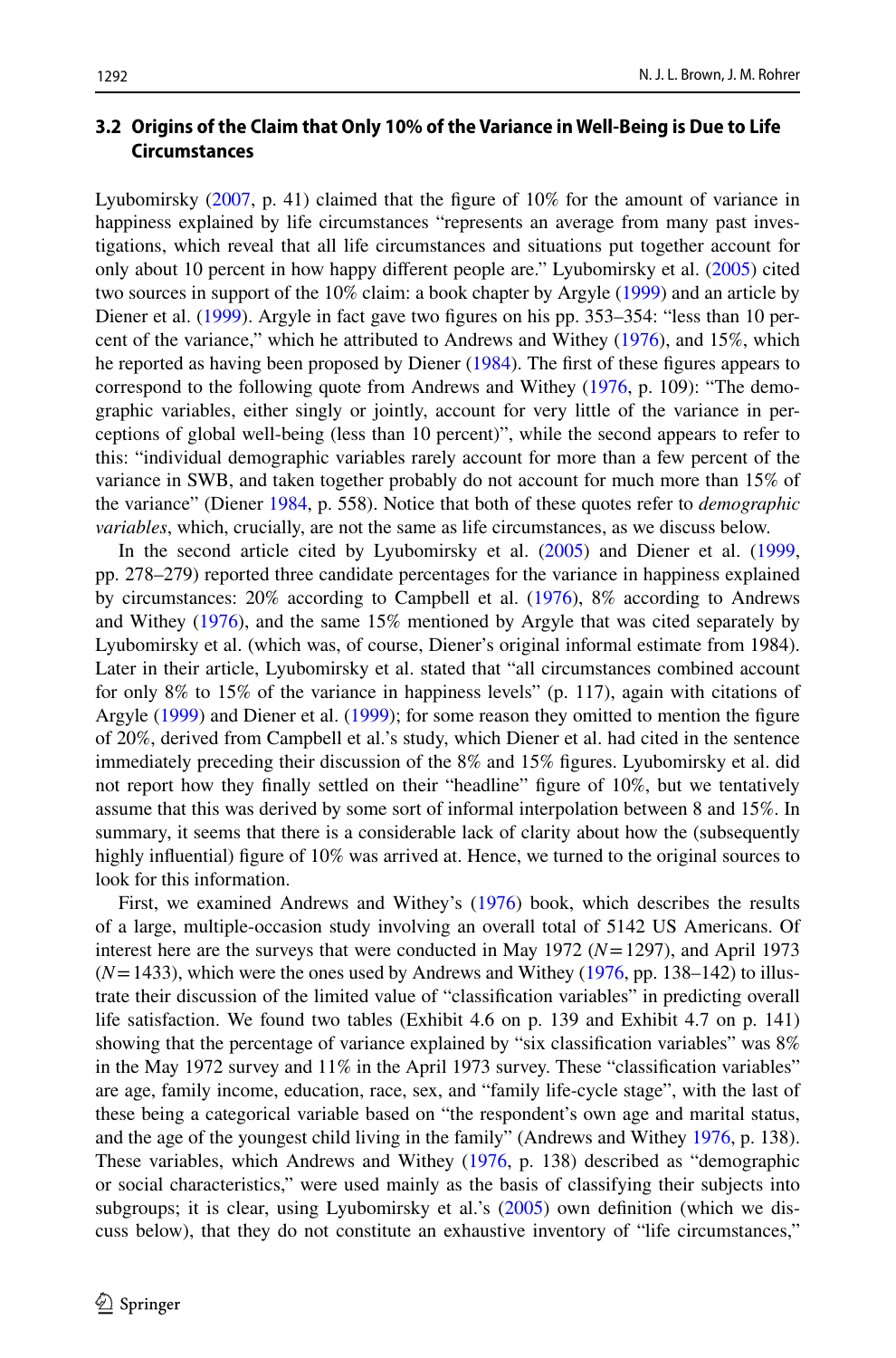#### IF R IS A HOUSEWIFE:

Different people feel differently about taking care of a home. I don't F44. mean taking care of children, but things like cooking, sewing, and keeping house. Some women look on these things as just a job that has to be done; other women really enjoy them. How do you feel about this?

<span id="page-8-0"></span>

sufficient to allow conclusions to be drawn about the effect of such circumstances on an individual's well-being (Fig. [2](#page-8-0)).

Turning to Campbell et al.'s [\(1976](#page-14-15)) book, which was based on a survey of 2147 US Americans conducted in 1971, we found a number of tables (e.g., those on pp. 230, 241, 253, 279, and 302) that explored the relation between satisfaction with an individual domain of life (e.g., "housing" or "life in the United States") on the one hand, and participants' subjective assessments of that domain and their "personal characteristics" on the other. The percentage of variance explained by the combination of subjective assessments and personal characteristics in these tables is typically in the range of 20–30%, with personal characteristics typically accounting for around 8–10%, but—as with Andrews and Withey's [\(1976](#page-14-13)) "classifcation variables"—the lists of these characteristics were short (five or six items), with race and (where present) age and sex typically having the largest partial correlations with the relevant satisfaction measure. Indeed, Diener et al. made it clear that their estimates of the variance explained in these two books were based on "demographic factors," not an extensive inventory of life circumstances:

Campbell, Converse, and Rodgers [\(1976](#page-14-15)) found that demographic factors (e.g., age, sex, income, race, education, and marital status) accounted for less than 20% of the variance in SWB. Andrews and Withey ([1976\)](#page-14-13) could only account for 8% by using these variables. (Diener et al. [1999](#page-14-12), pp. 278–279)

In summary, although it is not clear exactly how Lyubomirsky et al. [\(2005](#page-15-0)) arrived at their estimate that only 10% of variance in well-being is explained by life circumstances, the available evidence suggests that this well-publicized fgure may have been derived from an erroneous confation of "classifcation variables" or "demographic factors" with the much wider category of "life circumstances," in a few tables of results in two books describing studies that were conducted by researchers at the same institution<sup>5</sup> (the Institute for Social Research, Ann Arbor, Michigan) in the early 1970s. Whether or not this constitutes "many past investigations," as claimed by Lyubomirsky ([2007\)](#page-15-8) in the sentence quoted at the start of this section, is perhaps a matter of opinion. However, given that these sources provided the empirical evidence that was ultimately used by Lyubomirsky et al. to support their claims about the efect of life circumstances on well-being, it would seem interesting

<span id="page-8-1"></span><sup>&</sup>lt;sup>5</sup> Indeed, Andrews and Withey's [\(1976](#page-14-13)) book refers to the studies conducted by their colleagues Campbell et al. [\(1976](#page-14-15)) at numerous points, and even describes (p. 244) an exploratory analysis using a combination of their own data and those of Campbell et al.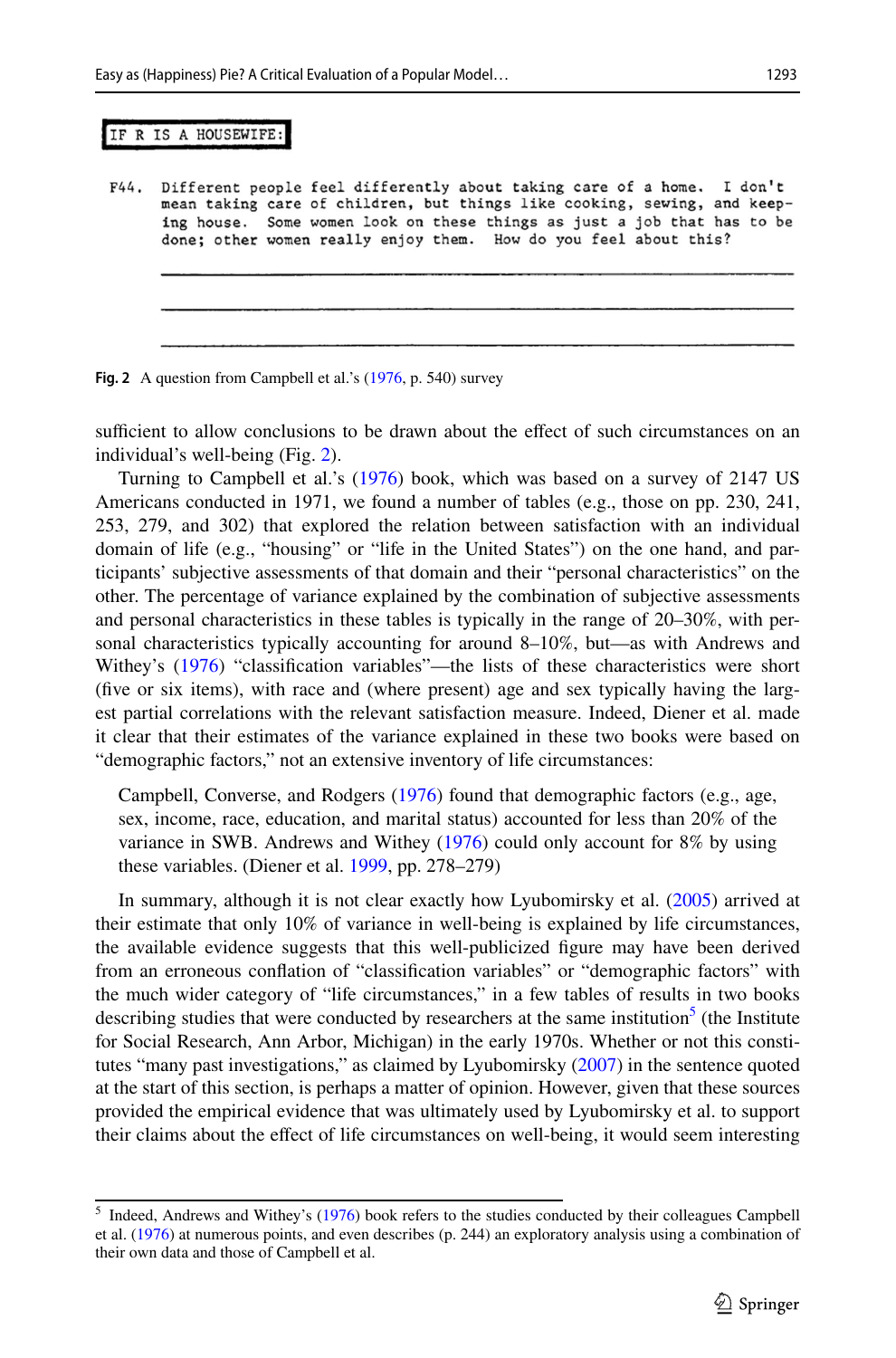to examine the evidence provided by these studies, while not losing sight of the limitations just mentioned. We were able to obtain the data sets on which Andrews and Withey [\(1976](#page-14-13)) and Campbell et al. [\(1976](#page-14-15)) based their books, and reanalyze them to see what percentage of variance in these authors' respective life satisfaction outcomes was explained by a set of 15 to 18 variables (depending on the exact questions asked in each survey) that were agreed by external evaluators to correspond to "life circumstances." With the same statistical techniques that had been used by the original authors to arrive at the figure of  $8-10\%$ for demographic variables, we obtained values of between 18.13 and 26.47% for life circumstances. (A more modern approach using cross-validation results in a wide range of estimates, between 1.92 and 17.90%, highlighting how such estimates depend both on the statistical methods employed and on the variables available in the datasets.) Further details are provided in the Supplementary Information of the present article.

#### **3.3 Measures of Well‑Being are Specifc to Given Populations and Periods of Time**

Even if one were to assume that the variance decomposition suggested by Lyubomirsky et al. [\(2005](#page-15-0)) was valid (which we questioned above), it is not clear that these numbers still hold today (or, indeed, whether they did so when Lyubomirsky et al.'s article was published). Campbell et al. [\(1976](#page-14-15)) collected their data in 1971, while Andrews and Withey ([1976\)](#page-14-13) collected theirs in 1972–1973. This was a time when baby boomers were reaching adulthood and the Vietnam War was at its height. The relevance of these studies to the modern social landscape probably cannot be taken for granted. For example, the participants were between 87 and 90% White, with the rest being mostly reported as Black and no more than about 1% described as being of another race, while the demographic questions make it clear that the default expectation of the researchers was that cohabiting adults would be heterosexual and probably married. It is not clear whether the same results would be found were these studies to be repeated today, after 40 years of social change in the United States and with considerably greater diversity in the population and people's lifestyles. Any estimate of the percentage of variance that can be explained by a certain combination of predictors is only meaningful with respect to the population from which the sample has been drawn. Of course, in the period spanning almost half a century since these studies were conducted, other researchers have collected data that show the relation between demographic variables and well-being (see Diener et al. [2018](#page-14-16) for a review), but as we have already noted, such relations tell us little about the infuence of variables that fall under the much wider category of life circumstances.

A further caveat to note here is that when estimating the amount of variance in an outcome that can be attributed to certain predictors, analyses are necessarily constrained by the amount of variability in those predictors (as already explained for the case of volitional activities above). For example, broader economic circumstances are often constant within a survey at a given time point in a given sample. However, changes in these circumstances can have remarkable efects on well-being, as indicated by the World Happiness Report (United Nations [2015\)](#page-16-16), which is based on the Gallup World Poll. This report periodically measures the self-reported well-being of the inhabitants of most of the countries of the world on a "ladder" from 0 to 10 (Cantril [1965](#page-14-17)). The 2015 report showed that between the measurement periods of 2005–2007 and 2012–2014, self-reported well-being in Greece fell from 6.327 to 4.857, a drop that represents almost one and a half steps down the ladder from the best possible life towards the worst. This reduction of 1.470 points also corresponds to 31.0% of the range of country-average well-being scores in the 2015 report from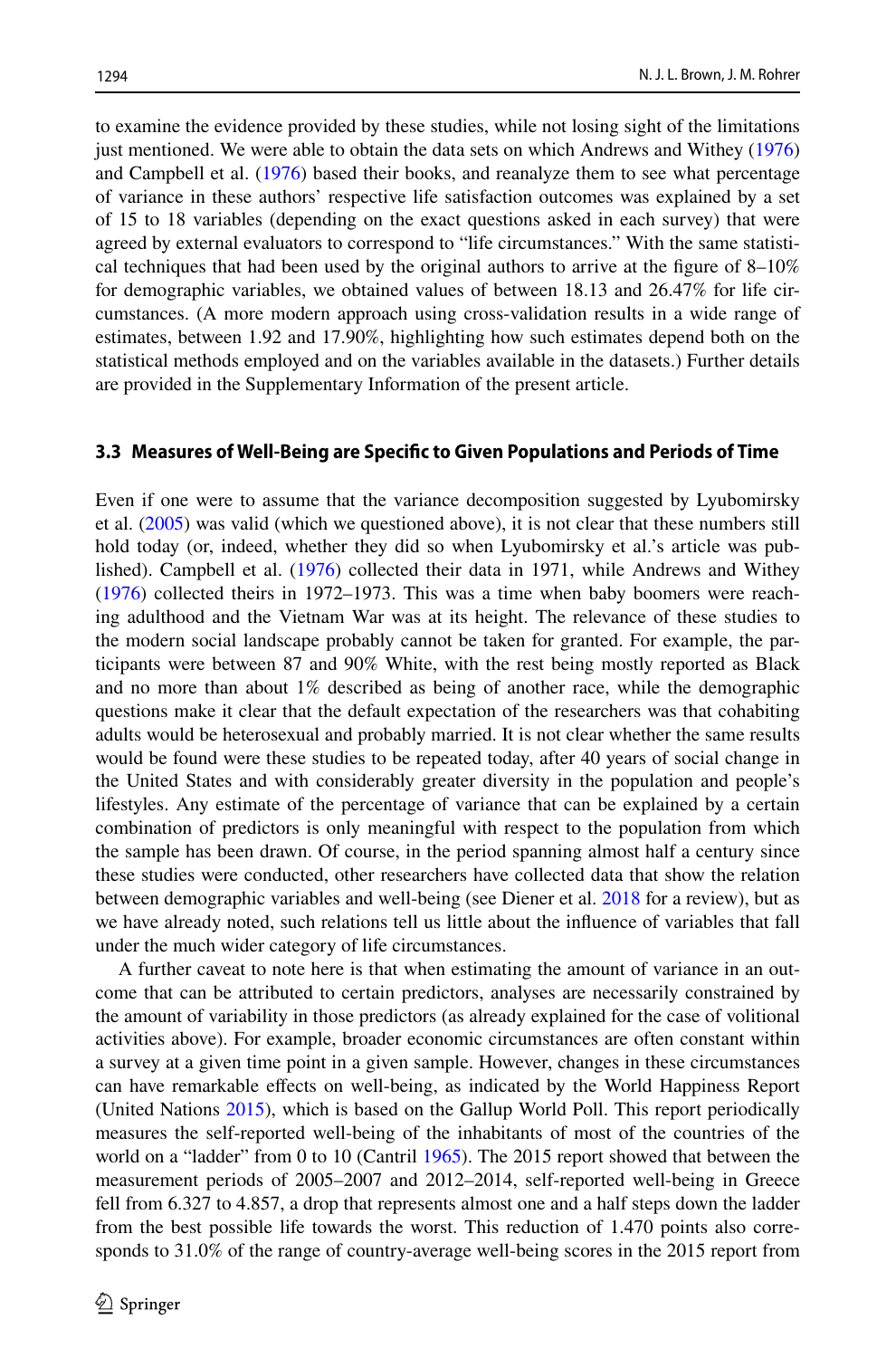the highest (Switzerland, at 7.587) to the lowest (Togo, at 2.839). It seems unlikely that more than a trivial part of this decline in well-being over the better part of a decade can be accounted for by a change in the genetic characteristics of the population of Greece, or a decision by Greek citizens to eschew *en masse* the forms of intentional activity that might contribute to their individual happiness. Rather, the drastic change in their (economic) circumstances forced on the majority of Greeks by the ongoing fnancial crisis afecting their country would seem to be by far the most plausible candidate to explain this drop in national well-being (cf. Rhodes Hatzimalonas [2017\)](#page-16-17). Of course, one could argue that these changes are in some sense transitory, and ought to fade over the course of the years as the Greek economy recovers. However, if such a multi-year criterion is to be used to distinguish between mere fuctuations in circumstance and true changes to people's chronic level of well-being, it should logically also be applied to intervention studies claiming to produce sustainable changes in happiness.

The wide range of scores between the top and bottom countries on the *World Happiness Report* list is another indication that there might be many circumstantial factors that affect well-being beyond those that were (or, indeed, could have been) included by Andrews and Withey [\(1976](#page-14-13)) and Campbell et al. ([1976\)](#page-14-15) in their surveys of US Americans. On a continuum from the smaller democracies of northern Europe at one end through to the poorest countries of sub-Saharan Africa at the other, there are considerable variations in political freedom or repression, institutional transparency or corruption, and the availability or lack of basic services such as electricity and clean drinking water, to name just a few examples of factors that might be expected to infuence well-being, but would not be expected to vary much among any sample drawn from just one country. Indeed, Lyubomirsky et al. [\(2005](#page-15-0), p. 117) acknowledged that "Happiness-relevant circumstances may include the national, geographical, and cultural region in which a person resides," but these authors then failed to limit their own claims to the specifc population from which the data were drawn (i.e., US Americans from the 1970s). We suggest that future research into the efects of life circumstances on well-being should take into account potential cross-cultural concerns and acknowledges the limitations of the samples being studied. For example, it has recently been suggested that researchers should explicitly limit conclusions to specifc target populations to avoid unjustifed generalizations (Simons et al. [2017](#page-16-18)).

Likewise, researchers should carefully reconsider the usage of terms such as "volitional activities". What might be a matter of choice for some people can be a question of circumstances for others. For example, middle-class Western parents with a comfortable household income can exercise a wide range of choice over the diet that they and their children consume; they can choose to drive their car to the farmer's market instead of taking the bus to the discount grocery store, and aford to place organic blueberries rather than canned, syrup-laden fruit cocktail in their shopping cart. They can also enjoy a wide range of recreational activities, such as vacations to awe-inspiring or culturally important destinations, enabling them to enjoy the benefts of feeling that they are part of a meaningful world (Gilovich and Kumar [2015](#page-14-18)). Indeed, Lyubomirsky et al. ([2005\)](#page-15-0) themselves described the types of volitional activities that they were considering in decidedly middle-class terms: "rather than running on a track, a ftness-seeking wilderness lover might instead choose to run on a trail through the woods… rather than learning classical pieces, a jazz-loving piano student might instead choose to work on jazz standards" (p. 122). A subsistence farmer working from dawn to dusk in a developing nation, a worker who spends 14 h per day assembling electronic devices in a south-east Asian factory, or a single Western parent living in less fortunate circumstances than the family just mentioned, may not be in a position to make such choices. As with many phenomena studied by primarily Western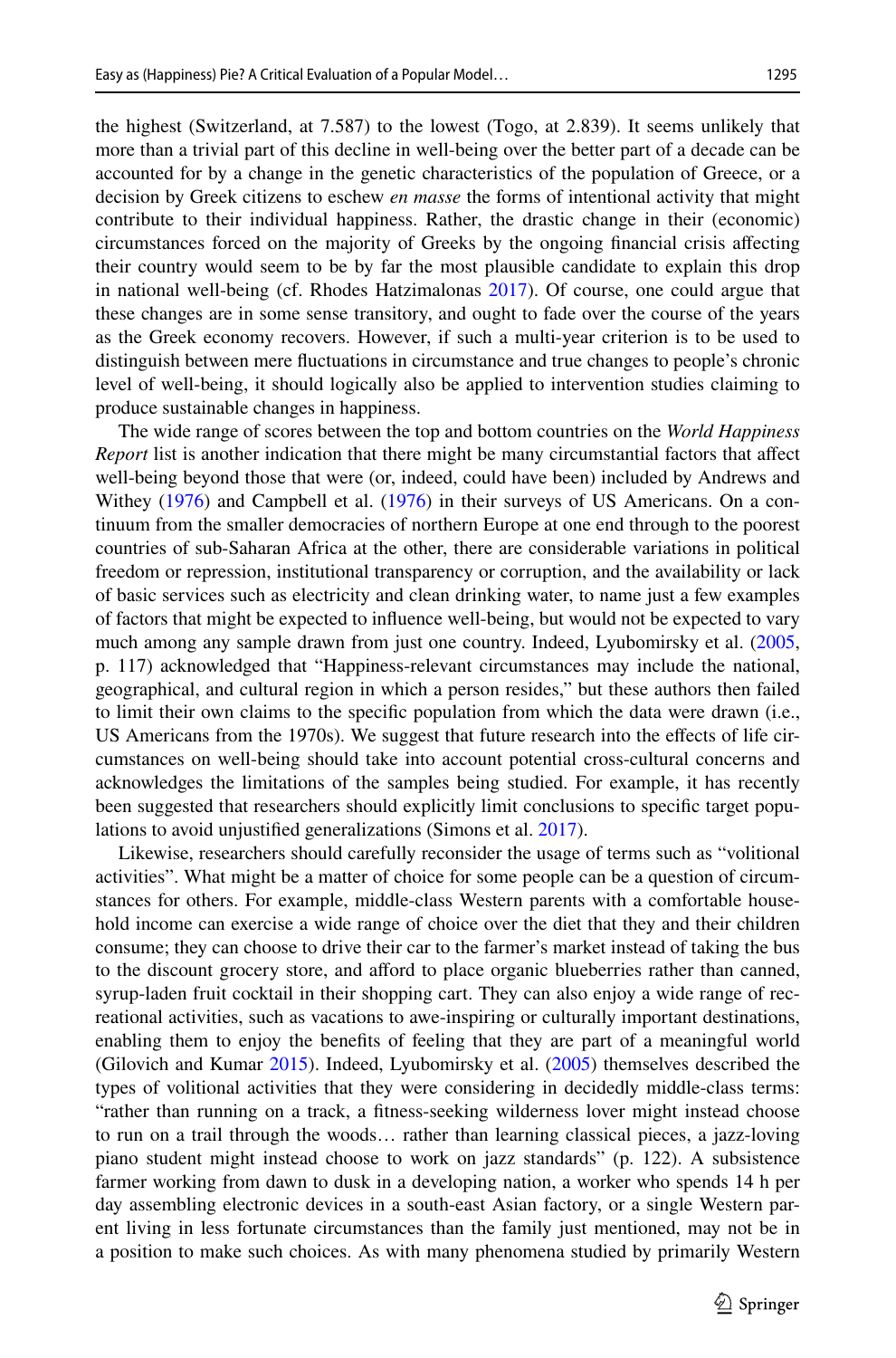psychologists (cf. Henrich et al. [2010\)](#page-15-16), the list of volitional activities that are available to improve one's well-being may be less than universal, not just for cultural reasons but also precisely because of one's life circumstances.

### **3.4 Moving Forward: Between‑Subjects Versus Within‑Subject Designs and Causal Inference**

We noted earlier that there appeared to be a mismatch between the evidence (such as it was) provided by Lyubomirsky et al. ([2005\)](#page-15-0) for their model of variance decomposition—based on between-subjects studies—and the suggestion that individuals can improve their happiness with volitional activities, which is inherently a within-subject efect. Such limitations of positive psychology research have been noted numerous times in the past (e.g., Lazarus [2003;](#page-15-17) Nickerson [2007,](#page-15-18) [2014\)](#page-15-19), and calls for more longitudinal, within-subject research are not uncommon even in the discussion sections of studies based on cross-sectional, between-subjects data. In fact, it appears—at least from an informal examination—that within-subject designs may be becoming more popular within positive psychology. In early December 2018, we examined the 50 most recently published articles in the *Journal of Happiness Studies* that reported empirical data, and compared these with a random selection of 50 articles published in the same journal approximately 10 years earlier. Whereas in 2007–2008 only seven out of 50 articles used within-subjects designs, by 2017–2018 this number had risen to  $16<sup>6</sup>$  with a variety of methods being used. For example, on a shorter timescale, data collected with the Experience Sampling Method (Csikszentmihalyi and Hunter [2003](#page-14-19)) were used to investigate how detachment from workplace stresses afect the quality of interactions in romantic relationships (Debrot et al. [2018\)](#page-14-20), while on a longer timescale, data collected as part of a panel study of 1500 households in Nepal were used to investigate the cost of coping on diferent forms of well-being (Chindarkar et al. [2018](#page-14-21)).

Part of the appeal of within-subject designs is that they can, if properly analyzed, control stable inter-individual diferences, rendering a causal interpretation of associations more plausible (although such designs do not automatically warrant causal conclusions, as time-varying confounders can offer alternative explanations). Causal inference might not always be the *explicitly* stated goal of empirical investigations of subjective well-being, but it often seems to be what authors are most interested in; indeed, Lyubomirsky et al. [\(2005](#page-15-0), p. 116) referred to the genetic set point, life circumstances, and intentional activity as the "three primary types of factors that we believe *causally* [emphasis added] afect the chronic happiness level." For example, if there is a between-subjects association between a certain activity and happiness (i.e., on average, people who do X are happier), but no withinsubject association (i.e., a person who starts doing X does not become happier), we would be quick to dismiss the between-subjects association as spurious and refrain from advising people to do more X to become happier.

However, this advantage becomes a complication when the aim is to give a holistic picture of *all* of the determinants that explain happiness (whether this is measured over an extended period of time or as short-term fuctuations). Many inter-individual diferences, such as personality or socio-economic status, hardly vary within individuals, making it

<span id="page-11-0"></span><sup>6</sup> Although it would not be appropriate to perform an inferential test here, we note in passing that the *p* value associated with a Chi square test of independence for these data is .057. Full details of the method used for this informal study are given in the Supplementary Information of the present article.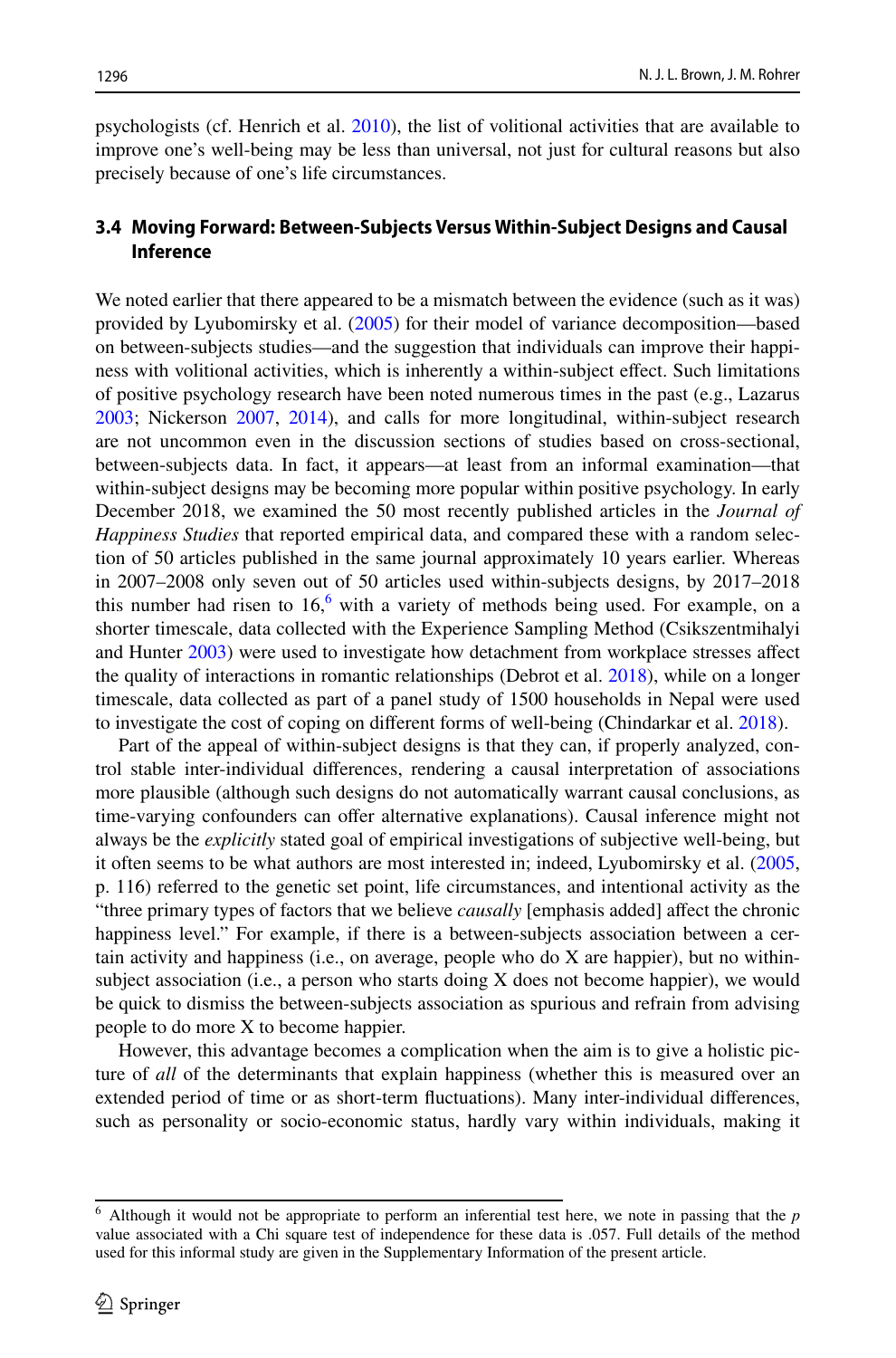difficult to establish any within-subject association with the outcome. Even research on fairly common life events such as marriage or childbirth makes use of the massive sample sizes of ongoing panel studies to ensure that sufficient individuals have actually experienced the event in question while they were part of the study.

Of course, the above comments merely underscore the self-evident truth that no single type of research design can answer all questions. Within-subject designs may pave the way for interesting new research questions with a diferent scope, such as whether individuals reliably difer in the volatility of their well-being, or in their reactivity to stressors, and which factors shape these inter-individual diferences in intra-individual variation. However, the complex nature of human experience is such that data collected over a range of timescales, from a few minutes to many decades, will likely be needed to fully identify the determinants of well-being as individuals experience daily existence, major life milestones, and the general aging process (as well as any psychological interventions that we might subject them to). To both enhance and complement these eforts, it could be fruitful if researchers working on subjective well-being considered more explicitly whether they are trying to draw causal conclusions (the answer might be "yes" more often than not), and, if so, made use of systematic and established approaches from other felds of research. For example, counterfactuals (e.g., Morgan and Winship [2015;](#page-15-20) Neyman 1923[/1990](#page-15-21)), directed acyclic graphs (e.g., Kuipers et al.  $2018$ ; Pearl  $2000$ ), and various types of natural experiments (e.g., Dunning [2008;](#page-14-22) Rutter [2007](#page-16-19)) might have been under-utilized in psychological well-being research (likely because they are not routinely taught to psychologists). A more careful consideration of the admittedly complex issue of causality might lead to the sobering conclusion that a complete decomposition of happiness into genes, circumstances, and intentional activities is not only an elusive research goal, but not even a well-defned one.

#### **4 Concluding Remarks**

Since the publication of Lyubomirsky et al.'s [\(2005](#page-15-0)) model, research on subjective wellbeing has progressed considerably, as documented extensively by Diener et al. [\(2018](#page-14-16)). However, the "happiness pie" is still widely cited, and many of the problematic arguments underlying its claims—for example, misconceptions about the generalizability of betweensubjects variance decompositions and about the interpretation of heritability estimates can be found in contemporary research endeavors, both within and outside of positive psychology. Our somewhat lengthy search—documented earlier in the present article—to track down the claim that only 10% of the variance in happiness is due to life circumstances is a good example of the need, when integrating previous fndings, to pay close attention to the details of the empirical studies to ensure that the summarized literature does in fact support the claim being made.

As we have shown in this article, there is a considerable list of issues with the popular "happiness pie" decomposition of variance in well-being. First, a variance decomposition in the population does not necessarily inform us about the potential for individual level changes, although such conclusions are frequently drawn, and not just by statistically uninformed writers in the popular media. Second, the decomposition of the variance in chronic levels of happiness into three factors sufers from a major conceptual issue (the three factors do not additively afect well-being in isolation) and certain omissions (error term, other potential determinants) that bias the analysis towards assigning higher percentages to volitional activities. Third, the estimates assigned to life circumstances and genetic factors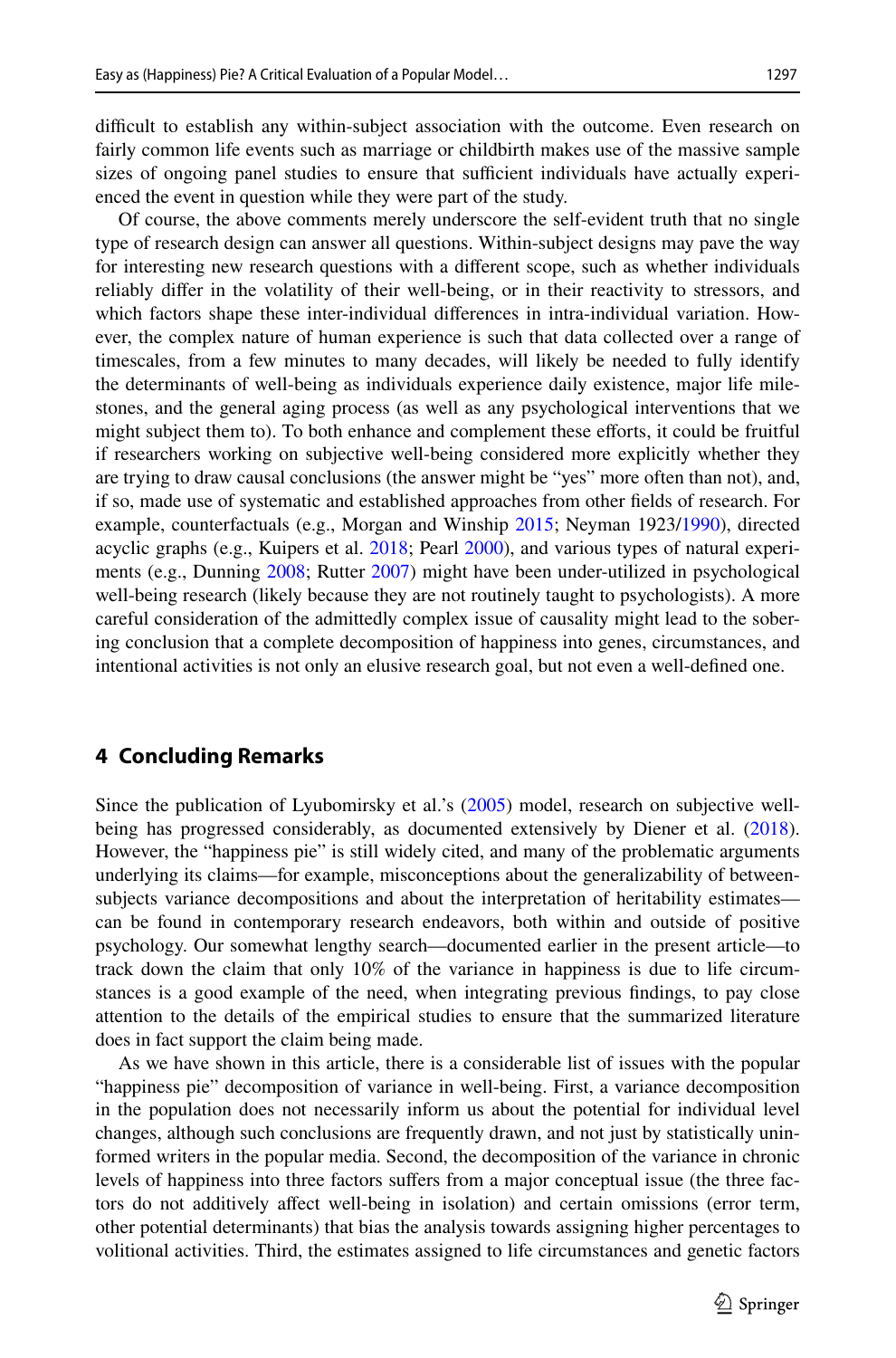are questionable. The empirical evidence cited indirectly by Lyubomirsky et al. [\(2005](#page-15-0)) in support of the idea that individuals' life circumstances account for only 10% of the variance in well-being seems to be based on a misunderstanding of what the relevant studies actually investigated (many factors describing people's life circumstances, versus the narrower category of demographic variables). Likewise, there is only very limited evidence to place the fgure for the heritability of well-being as low as (precisely) 50%. Consequently, there is little reason to believe that 40% is a reliable estimate of the variance in chronic happiness attributable to intentional activity—for example, if Lyubomirsky et al. had chosen a diferent (but, in our view, at least equally plausible) set of estimates, they might just as easily have concluded that as little as  $(100\% - 80\% - 15\% = 5\%)$  of variance in chronic happiness can be attributed to volitional activities. Of course, because of the conceptual issues that we have discussed, we do not believe that such an estimate would necessarily be more reasonable or more interpretable.

Although our analyses in the present article have been focused on the "happiness pie," we feel that is useful to point out that the issues we have addressed—namely, misconceptions about the interpretation of between-subjects variance decomposition; misconstruction of genes, environment, and volition as orthogonal factors; and misreading or misinterpretation of the fndings from previous studies—are certainly not limited to the study by Lyubomirsky et al. ([2005\)](#page-15-0). In fact, such issues seem to recur throughout many research felds in psychology. However, the infuence on the popular imagination of the "happiness pie" model particularly underscores the need for psychologists to be circumspect in their claims, including when they venture beyond academic writing into popular books and other ways of disseminating their work to a broader public. While this form of outreach ought to be an admirable development, it comes with the responsibility to avoid making claims beyond what the evidence allows for.

Several writers (e.g., Di Martino et al. [2017](#page-14-23); Ehrenreich [2009;](#page-14-24) Whippman [2016\)](#page-16-8) have criticized positive psychology for placing too much emphasis on the purported ability of individuals to improve their psychological well-being regardless of the social conditions under which they live. The idea that only 10% of one's happiness is due to circumstances, with four times as much "capacity" being available to people to forge their own wellbeing, is attractive and fts into a pervasive contemporary "feel-good" narrative in which self-improvement is claimed to be not only desirable, but also eminently achievable (see Moreau et al. [2019](#page-15-24) for a discussion of several other current topics of psychological research where claims about the malleability of traits appear to have been overstated). At this point we take no particular view of the political questions that might be implicitly raised by such claims; our principal interest is to point out some ways in which they might not be justifed by the available evidence. Indeed, it seems to us to be vital at this point for positive psychologists to critically re-examine the evidence base for their claims about the ability of people to improve their own happiness. We hope that our discussion of the conceptual limitations of Lyubomirsky et al.'s ([2005\)](#page-15-0) model may generate helpful insights for future research programs to ensure a solid empirical foundation of positive psychology.

**Acknowledgements** The authors wish to thank Stefan C. Schmukle for providing feedback on a draft of this manuscript, Stuart Ritchie for some interesting discussions about heritability, Lian Beijers for her involvement at an early stage of the project, and the members of our Delphi panel.

**Open Access** This article is distributed under the terms of the Creative Commons Attribution 4.0 International License ([http://creativecommons.org/licenses/by/4.0/\)](http://creativecommons.org/licenses/by/4.0/), which permits unrestricted use, distribution, and reproduction in any medium, provided you give appropriate credit to the original author(s) and the source, provide a link to the Creative Commons license, and indicate if changes were made.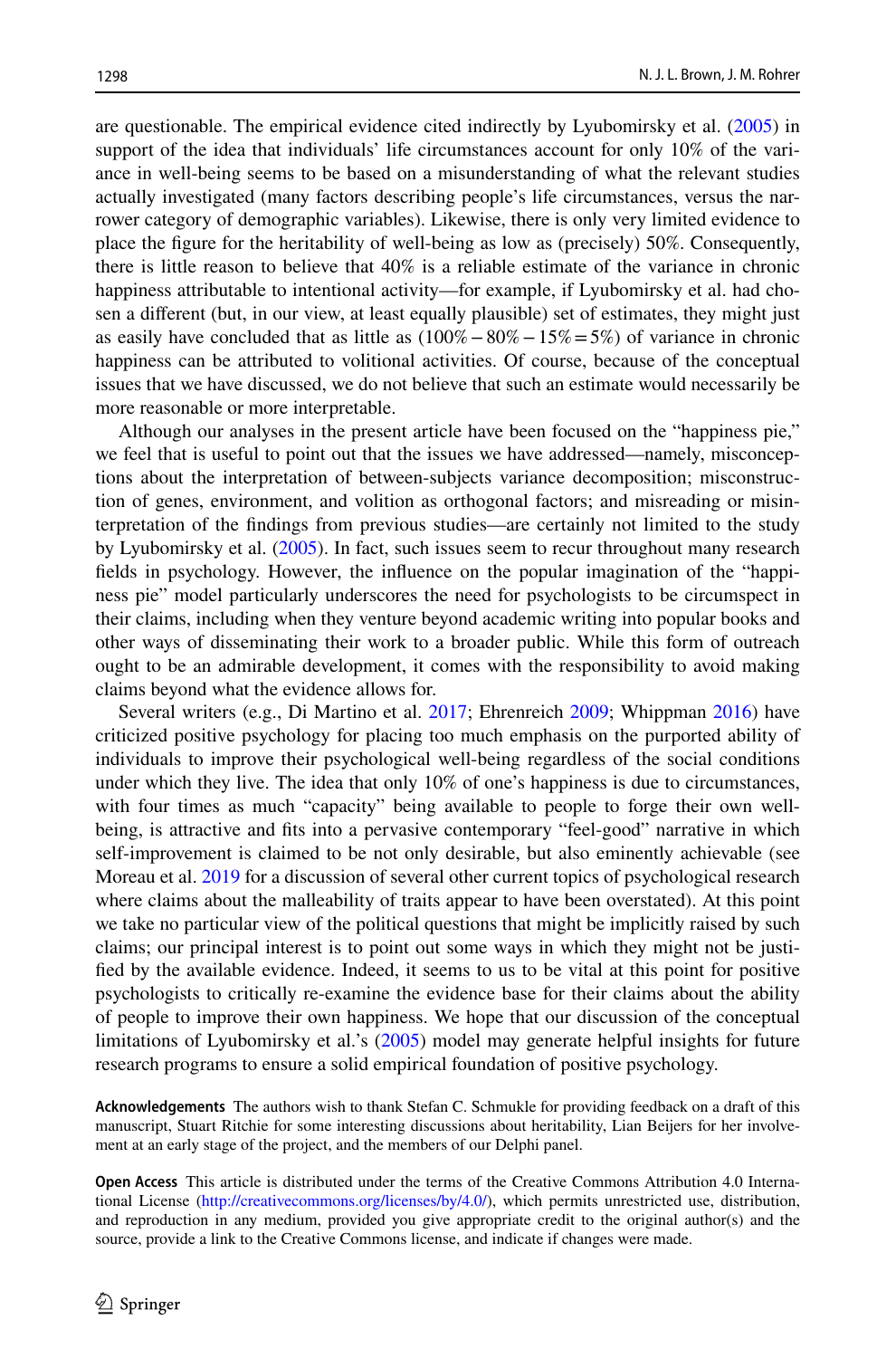### **References**

- <span id="page-14-6"></span>Achor, S. (2010). *The happiness advantage: The seven principles of positive psychology that fuel success and performance at work*. New York, NY: Crown.
- <span id="page-14-13"></span>Andrews, F. M., & Withey, S. B. (1976). *Social indicators of well-being: Americans' perceptions of life quality*. New York, NY: Plenum.
- <span id="page-14-11"></span>Argyle, M. (1999). Causes and correlates of happiness. In D. Kahneman, E. Diener, & N. Schwarz (Eds.), *Well-being: The foundations of hedonic psychology* (pp. 353–373). New York, NY: Russell Sage.
- <span id="page-14-8"></span>Bergink, J. (2015). *Happiness: It's not just your genes, stupid!* [Weblog post]. Retrieved from [http://www.](http://www.forastateofhappiness.com/tag/50-10-40-formula/) [forastateofhappiness.com/tag/50-10-40-formula/.](http://www.forastateofhappiness.com/tag/50-10-40-formula/) Accessed 7 May 2019.
- <span id="page-14-10"></span>Braungart, J. M., Plomin, R., DeFries, J. C., & Fulker, D. W. (1992). Genetic infuence on tester-rated infant temperament as assessed by Bayley's Infant Behavior Record: Nonadoptive and adoptive siblings and twins. *Developmental Psychology, 28,* 40–47. <https://doi.org/10.1037/0012-1649.28.1.40>.
- <span id="page-14-1"></span>Burton, C. M., & King, L. A. (2004). The health benefits of writing about intensely positive experiences. *Journal of Research in Personality, 38,* 150–163. [https://doi.org/10.1016/S0092-6566\(03\)00058-8](https://doi.org/10.1016/S0092-6566(03)00058-8).
- <span id="page-14-4"></span>Butler, J., & Ciarrochi, J. (2007). Psychological acceptance and quality of life in the elderly. *Quality of Life Research, 16,* 607–615. [https://doi.org/10.1007/s11136-006-9149-1.](https://doi.org/10.1007/s11136-006-9149-1)
- <span id="page-14-15"></span>Campbell, A., Converse, P. E., & Rodgers, W. L. (1976). *The quality of American life: Perceptions, evaluations, and satisfactions*. New York, NY: Russell Sage.
- <span id="page-14-17"></span>Cantril, H. (1965). *The pattern of human concerns*. New Brunswick, NJ: Rutgers University Press.
- <span id="page-14-21"></span>Chindarkar, N., Chen, Y. J., & Gurung, Y. (2018). Subjective well-being efects of coping cost: Evidence from household water supply in Kathmandu Valley, Nepal. *Journal of Happiness Studies*. [https://doi.](https://doi.org/10.1007/s10902-018-0060-6) [org/10.1007/s10902-018-0060-6.](https://doi.org/10.1007/s10902-018-0060-6)
- <span id="page-14-19"></span>Csikszentmihalyi, M., & Hunter, J. (2003). Happiness in everyday life: The uses of experience sampling. *Journal of Happiness Studies, 4,* 185–199. <https://doi.org/10.1023/A:1024409732742>.
- <span id="page-14-9"></span>Cygan, D. S. (2013). *The joy of fnancial security: The art and science of becoming happier, managing your money wisely, and creating a secure fnancial future*. Albuquerque, NM: Sage Future Press.
- <span id="page-14-20"></span>Debrot, A., Siegler, S., Klumb, P. L., & Schoebi, D. (2018). Daily work stress and relationship satisfaction: Detachment afects romantic couples' interactions quality. *Journal of Happiness Studies, 19,* 2283– 2301. <https://doi.org/10.1007/s10902-017-9922-6>.
- <span id="page-14-23"></span>Di Martino, S., Eiroa-Orosa, F. J., & Arcidiacono, C. (2017). Community psychology's contributions on happiness and well-being: Including the role of context, social justice, and values in our understanding of the good life. In N. J. L. Brown, T. Lomas, & F. J. Eiroa-Orosa (Eds.), *The Routledge international handbook of critical positive psychology* (pp. 99–116). London: Routledge.
- <span id="page-14-14"></span>Diener, E. (1984). Subjective well-being. *Psychological Bulletin, 95,* 542–575. [https://doi.](https://doi.org/10.1037/0033-2909.95.3.542) [org/10.1037/0033-2909.95.3.542](https://doi.org/10.1037/0033-2909.95.3.542).
- <span id="page-14-16"></span>Diener, E., Lucas, R. E., & Oishi, S. (2018). Advances and open questions in the science of subjective wellbeing. *Collabra: Psychology, 4*(1), 15. [https://doi.org/10.1525/collabra.115.](https://doi.org/10.1525/collabra.115)
- <span id="page-14-3"></span>Diener, E., Scollon, C. N., & Lucas, R. E. (2009). The evolving concept of subjective well-being: The multifaceted nature of happiness. In E. Diener (Ed.), *Assessing well-being: The collected works of Ed Diener* (pp. 67–100). Dordrecht: Springer.
- <span id="page-14-12"></span>Diener, E., Suh, E. M., Lucas, R. E., & Smith, H. L. (1999). Subjective well-being: Three decades of progress. *Psychological Bulletin, 125,* 276–302. [https://doi.org/10.1037/0033-2909.125.2.276.](https://doi.org/10.1037/0033-2909.125.2.276)
- <span id="page-14-22"></span>Dunning, T. (2008). Improving causal inference: Strengths and limitations of natural experiments. *Political Research Quarterly, 61,* 282–293. [https://doi.org/10.1177/1065912907306470.](https://doi.org/10.1177/1065912907306470)
- <span id="page-14-5"></span>Dykens, E. M. (2006). Toward a positive psychology of mental retardation. *American Journal of Orthopsychiatry, 76,* 185–193.<https://doi.org/10.1037/0002-9432.76.2.185>.
- <span id="page-14-24"></span>Ehrenreich, B. (2009). *Bright-sided: How the relentless promotion of positive thinking has undermined America*. New York, NY: Henry Holt.
- <span id="page-14-0"></span>Emmons, R. A., & McCullough, M. E. (2003). Counting blessings versus burdens: An experimental investigation of gratitude and subjective well-being in daily life. *Journal of Personality and Social Psychology, 84,* 377–389.<https://doi.org/10.1037/0022-3514.84.2.377>.
- <span id="page-14-7"></span>Fredrickson, B. L. (2009). *Positivity: Groundbreaking research reveals how to embrace the hidden strength of positive emotions, overcome negativity, and thrive*. New York, NY: Crown.
- <span id="page-14-2"></span>Fredrickson, B. L. (2013). *Love 2.0: Finding happiness and health in moments of connection*. New York, NY: Hudson Street Press.
- <span id="page-14-18"></span>Gilovich, T., & Kumar, A. (2015). We'll always have Paris: The hedonic payoff from experiential and material investments. *Advances in Experimental Social Psychology, 51,* 147–187. [https://doi.org/10.1016/](https://doi.org/10.1016/bs.aesp.2014.10.002) [bs.aesp.2014.10.002](https://doi.org/10.1016/bs.aesp.2014.10.002).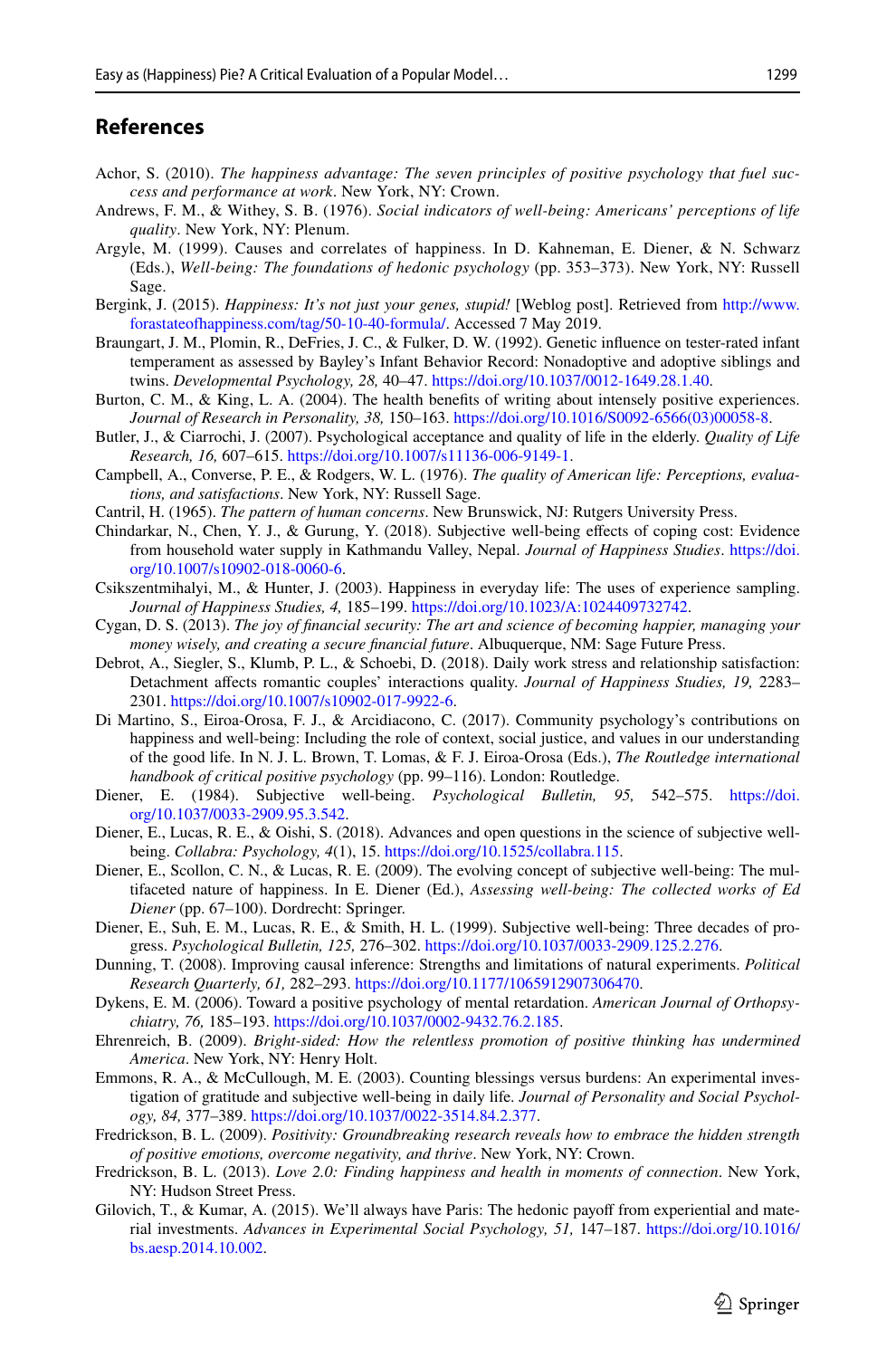- <span id="page-15-16"></span>Henrich, J., Heine, S. J., & Norenzayan, A. (2010). The weirdest people in the world? *Behavioral and Brain Sciences, 33,* 61–83. [https://doi.org/10.1017/S0140525X0999152X.](https://doi.org/10.1017/S0140525X0999152X)
- <span id="page-15-4"></span>Hudders, L., & Pandelaere, M. (2012). The silver lining of materialism: The impact of luxury consumption on subjective well-being. *Journal of Happiness Studies, 13,* 411–437. [https://doi.org/10.1007/s1090](https://doi.org/10.1007/s10902-011-9271-9) [2-011-9271-9.](https://doi.org/10.1007/s10902-011-9271-9)
- <span id="page-15-6"></span>Hufman, J. C., Mastromauro, C. A., Boehm, J. K., Seabrook, R., Fricchione, G. L., Denninger, J. W., et al. (2011). Development of a positive psychology intervention for patients with acute cardiovascular disease. *Heart International, 6,* e13. [https://doi.org/10.4081/hi.2011.e13a.](https://doi.org/10.4081/hi.2011.e13a)
- <span id="page-15-5"></span>Jordan, A. H., Benoît Monin, B., Dweck, C. S., Lovett, B. J., John, O. P., & Gross, J. J. (2011). Misery has more company than people think: Underestimating the prevalence of others' negative emotions. *Personality and Social Psychology Bulletin, 37,* 120–135. <https://doi.org/10.1177/0146167210390822>.
- <span id="page-15-10"></span>Kashdan, T. (2015). What really makes you a happy person? *Psychology Today*. Retrieved from [https://](https://www.psychologytoday.com/blog/curious/201508/what-really-makes-you-happy-person) [www.psychologytoday.com/blog/curious/201508/what-really-makes-you-happy-person](https://www.psychologytoday.com/blog/curious/201508/what-really-makes-you-happy-person). Accessed 7 May 2019.
- <span id="page-15-14"></span>Kendler, K. S., Karkowski, L. M., & Prescott, C. A. (1999). Fears and phobias: Reliability and heritability. *Psychological Medicine, 29,* 539–553. [https://doi.org/10.1017/S0033291799008429.](https://doi.org/10.1017/S0033291799008429)
- <span id="page-15-11"></span>Krueger, J. I. (2015). Happy pie: Intend to become happier and do something about it. *Psychology Today*. Retrieved from [https://www.psychologytoday.com/blog/one-among-many/201503/happy-pie.](https://www.psychologytoday.com/blog/one-among-many/201503/happy-pie)
- <span id="page-15-22"></span>Kuipers, J., Moffa, G., Kuipers, E., Freeman, D., & Bebbington, P. (2018). Links between psychotic and neurotic symptoms in the general population: An analysis of longitudinal British National Survey data using directed acyclic graphs. *Psychological Medicine, 49,* 388–395. [https://doi.org/10.1017/S0033](https://doi.org/10.1017/S0033291718000879) [291718000879.](https://doi.org/10.1017/S0033291718000879)
- <span id="page-15-17"></span>Lazarus, R. S. (2003). Does the positive psychology movement have legs? *Psychological Inquiry, 14,* 93–109. [https://doi.org/10.1207/S15327965PLI1402\\_02.](https://doi.org/10.1207/S15327965PLI1402_02)
- <span id="page-15-1"></span>Lykken, D. (1999). *Happiness: What studies on twins show us about nature, nurture, and the happiness set point*. New York, NY: Golden Books.
- <span id="page-15-2"></span>Lykken, D., & Tellegen, A. (1996). Happiness is a stochastic phenomenon. *Psychological Science, 7,* 186– 189. <https://doi.org/10.1111/j.1467-9280.1996.tb00355.x>.
- <span id="page-15-8"></span>Lyubomirsky, S. (2007). *The how of happiness: A scientifc approach to getting the life you want*. New York, NY: Penguin.
- <span id="page-15-0"></span>Lyubomirsky, S., Sheldon, K. M., & Schkade, D. (2005). Pursuing happiness: The architecture of sustainable change. *Review of General Psychology, 9,* 111–131.<https://doi.org/10.1037/1089-2680.9.2.111>.
- <span id="page-15-9"></span>MentorCoach. (2008). *The how, what, and why of happiness: The positive psychology master class with Sonja Lyubomirsky, Ph.D*. Retrieved from [http://mentorcoach.com/courses/how-of-happiness2.htm.](http://mentorcoach.com/courses/how-of-happiness2.htm) Accessed 7 May 2019.
- <span id="page-15-12"></span>Moore-Harrison, T., & Lightfoot, J. T. (2010). Driven to be inactive?—The genetics of physical activity. *Progress in Molecular Biology and Translational Science, 94,* 271–290. [https://doi.org/10.1016/B978-](https://doi.org/10.1016/B978-0-12-375003-7.00010-8) [0-12-375003-7.00010-8](https://doi.org/10.1016/B978-0-12-375003-7.00010-8).
- <span id="page-15-24"></span>Moreau, D., Macnamara, B. N., & Hambrick, D. Z. (2019). Overstating the role of environmental factors in success: A cautionary note. *Current Directions in Psychological Science, 28,* 28–33. [https://doi.](https://doi.org/10.1177/0963721418797300) [org/10.1177/0963721418797300.](https://doi.org/10.1177/0963721418797300)
- <span id="page-15-20"></span>Morgan, S. L., & Winship, C. (2015). *Counterfactuals and causal inference: Methods and principles for social research* (2nd ed.). New York, NY: Cambridge University Press.
- <span id="page-15-7"></span>Nawijn, J., & Mitas, O. (2012). Resident attitudes to tourism and their effect on subjective well-being: The case of Palma de Mallorca. *Journal of Travel Research, 51,* 531–541. [https://doi.org/10.1177/00472](https://doi.org/10.1177/0047287511426482) [87511426482.](https://doi.org/10.1177/0047287511426482)
- <span id="page-15-15"></span>Nes, R. B., & Røysamb, E. (2017). Happiness in behaviour genetics: An update on heritability and changeability. *Journal of Happiness Studies, 18,* 1533–1552. <https://doi.org/10.1007/s10902-016-9781-6>.
- <span id="page-15-21"></span>Neyman, J. (1990). On the application of probability theory to agricultural experiments. Essay on principles. Section 9. (D. M. Dabrowska and T. P. Speed, Trans.). *Statistical Science*, *5*, 465–472. (Original work published 1923). [https://doi.org/10.1214/ss/1177012031.](https://doi.org/10.1214/ss/1177012031)
- <span id="page-15-18"></span>Nickerson, C. (2007). Theory/analysis mismatch: Comment on Fredrickson and Joiner's (2002) test of the broaden-and-build theory of positive emotions. *Journal of Happiness Studies, 8,* 537–561. [https://doi.](https://doi.org/10.1007/s10902-006-9030-5) [org/10.1007/s10902-006-9030-5.](https://doi.org/10.1007/s10902-006-9030-5)
- <span id="page-15-19"></span>Nickerson, C. A. (2014). No empirical evidence for critical positivity ratios. *American Psychologist, 69,* 626–628. [https://doi.org/10.1037/a0036961.](https://doi.org/10.1037/a0036961)
- <span id="page-15-3"></span>Page, K. M., & Vella-Brodrick, D. A. (2009). The 'what', 'why' and 'how' of employee well-being: A new model. *Social Indicators Research, 90,* 441–458. <https://doi.org/10.1007/s11205-008-9270-3>.
- <span id="page-15-23"></span>Pearl, J. (2000). *Causality: Models, reasoning, and inference*. Cambridge: Cambridge University Press.
- <span id="page-15-13"></span>Plomin, R., & Deary, I. J. (2015). Genetics and intelligence diferences: Five special fndings. *Molecular Psychiatry, 20,* 98–108. [https://doi.org/10.1038/mp.2014.105.](https://doi.org/10.1038/mp.2014.105)